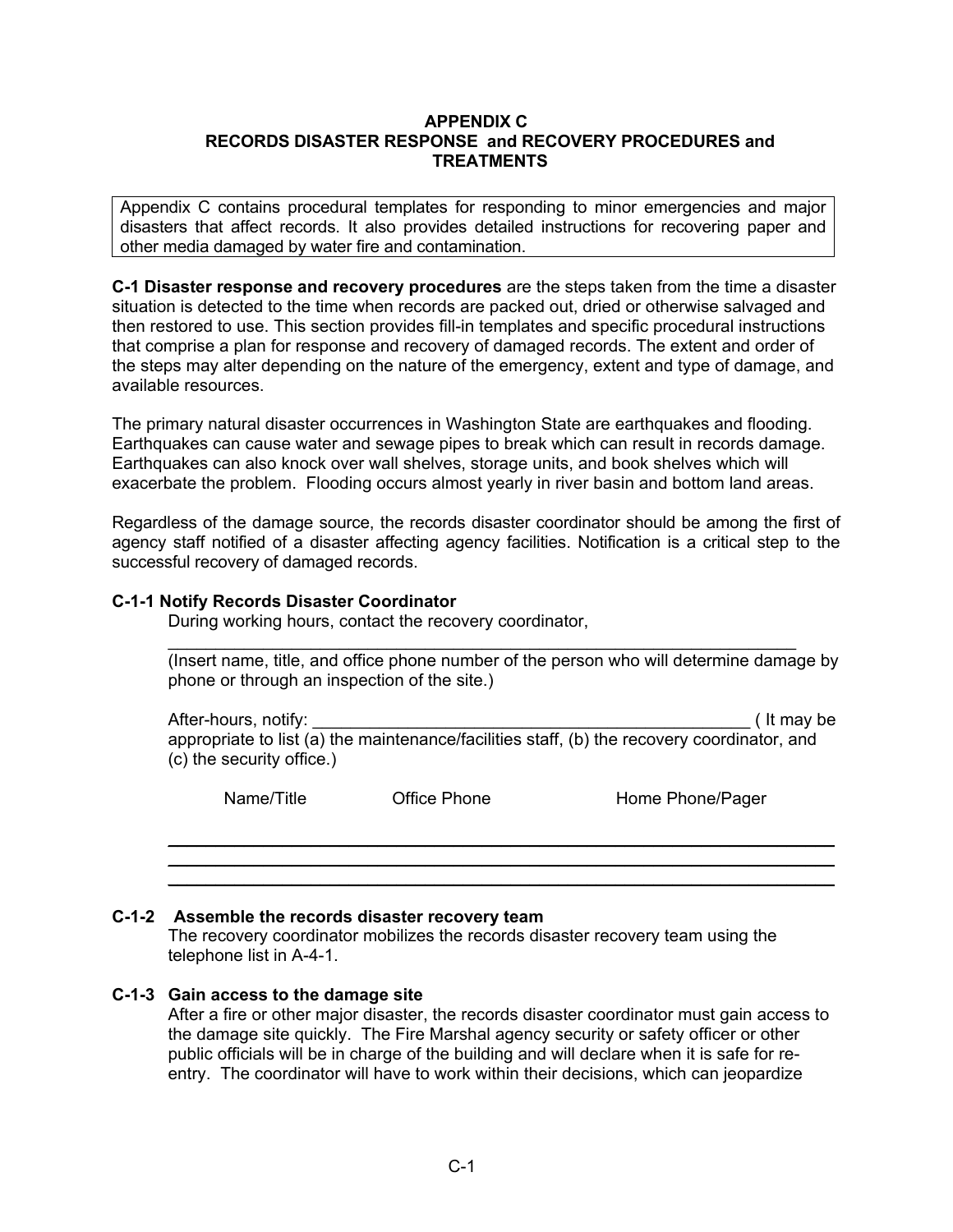successful recovery. It is best to have reached an understanding about the value of the records and the need for quick access with the responsible authority ahead of time.

## **C-1-4 Initial damage assessment**

 The disaster coordinator and/or team should determine what level of response is warranted and whether or not to declare a records disaster.

- (1) The situation will be deemed an emergency if the nature and extent of damage is of limited severity and can be dealt with by available personnel. See Appendix C-2-1 Minor Water Damage and C-2-2 Mold Outbreak.
- (2) A records disaster will be declared if the nature and extent of damage warrants resources beyond those available at the time. See Appendix A-6 Forms for an example of an Initial Damage Report Form

## **C-2 Minor records emergency response**

#### **C-2-1 Minor water damage**

.

The following procedures are for minor water damage from roof leaks, plumbing system malfunctions, plugged drains and similar emergencies. The disaster coordinator or team should determine what level of response is warranted.

- 1. If easily done, attempt to determine the cause or source of the water.
- 2. Call, in the following order:

It may be appropriate to list a plumber or the head of building maintenance. Some organizations may also want the security office notified.

| Name/Title | Office Phone | Home Phone/Pager |
|------------|--------------|------------------|
|            |              |                  |

3. If records and/or record systems are threatened by water, immediately notify the recovery coordinator.

Insert name, office phone, and home phone or his or her designated back-up

\_\_\_\_\_\_\_\_\_\_\_\_\_\_\_\_\_\_\_\_\_\_\_\_\_\_\_\_\_\_\_\_\_\_\_\_\_\_\_\_\_\_\_\_\_\_\_\_\_\_\_\_\_\_\_\_\_\_\_\_\_\_\_\_

\_\_\_\_\_\_\_\_\_\_\_\_\_\_\_\_\_\_\_\_\_\_\_\_\_\_\_\_\_\_\_\_\_\_\_\_\_\_\_\_\_\_\_\_\_\_\_\_\_\_\_\_\_\_\_\_\_\_\_\_\_\_\_\_ 4. Insert name, office phone, and home phone. If neither is available, call in the following order:

Name/Title **Name/Title Contains Software Phone Phone Phone** Phone Phone Phone Phone Phone Phone Phone Phone Phone Phone Phone Phone Phone Phone Phone Phone Phone Phone Phone Phone Phone Phone Phone Phone Phone Phone Phon

5. Attempt to cut off water if feasible. See building and floor plans for the location of water shutoff valves.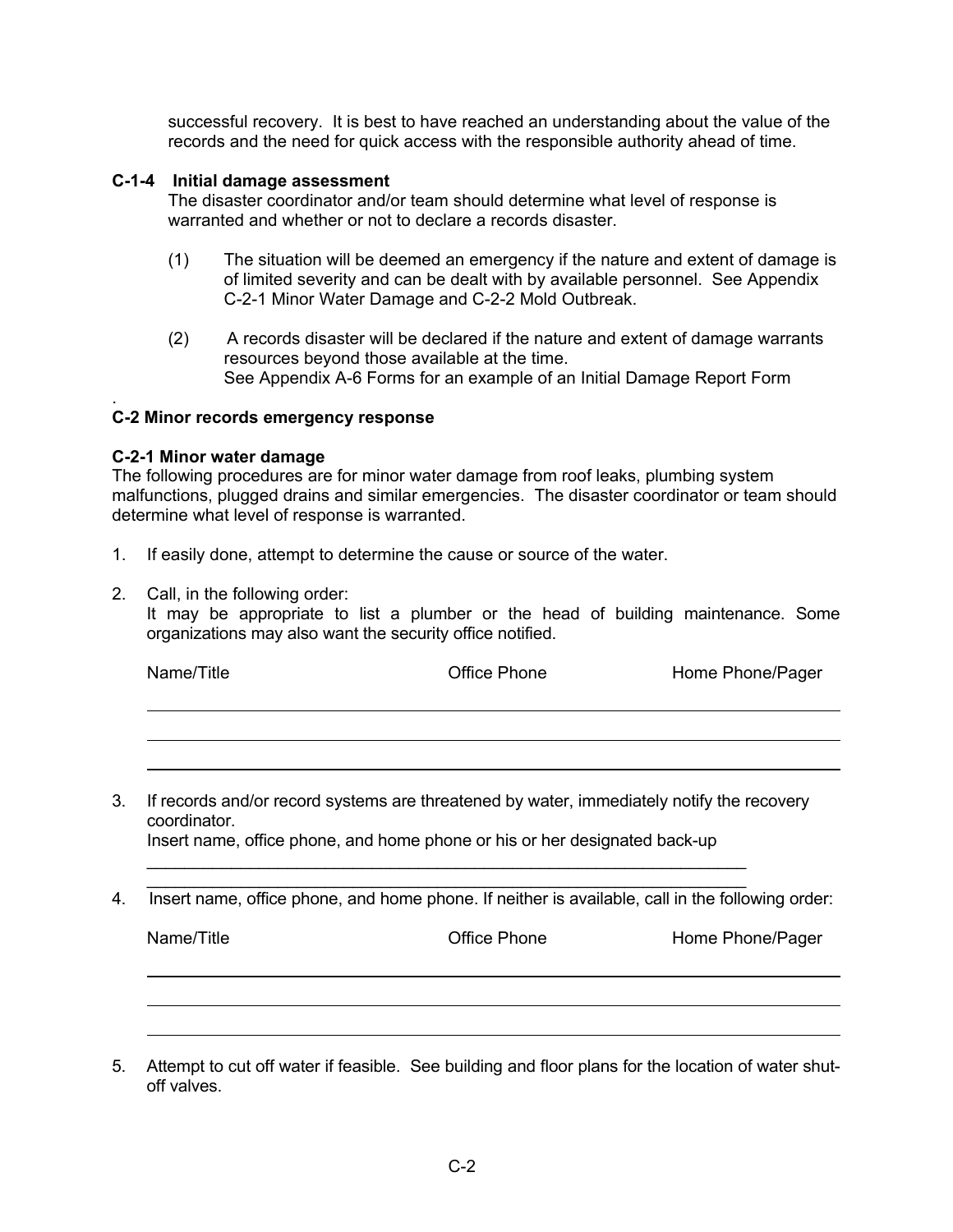- 6. **Turn off all electrical circuits** in the affected area. No one should walk through water until the appropriate safety officer has declared the area safe.
- 7. Pull the in-house disaster supply kit, located (specify its location).
- 8. Protect the records while awaiting assistance (Choose a. or b.):

a. If water is coming from above, get plastic sheeting located in (specify location) and use it to cover affected areas, cabinets, shelves, etc.

b. If water is coming in on the floor, get hand trucks, carts, or dollies located in

\_\_\_\_\_\_\_\_\_\_\_\_\_\_\_\_\_\_\_\_\_\_\_\_\_\_\_\_\_\_\_\_\_\_\_\_\_\_\_\_\_\_\_\_\_\_\_\_\_\_\_\_\_\_\_\_\_\_\_\_\_\_ (specify location) and remove materials from affected area beginning with those in lower drawers and shelves, and move them to a safe location.

- 9. Remove any standing water with a wet-vac, located (specify its location).
- 10. Take steps to **reduce the temperature and humidity and to increase air circulation**:
	- a. Measure the temperature and relative humidity using monitoring devices in the supply kit.
	- b. Turn on air-conditioning or lower the temperature setting.
	- c. Increase air circulation in the affected area by running fans continuously.

11. Initiate response procedures and instructions detailed in the Appendix C-3 scaled to the need. If the quantity of damaged materials is less than 50 volumes or three file drawers, they can be recovered in-house using air-drying techniques. (If the quantity of damaged materials exceeds that amount, you must decide between (a) freezing them and then air-drying in small batches or (b) calling in a company that provides drying services. Indicate that decision here.)

#### **C-2-2 Minor Emergency Response: Mold and Mildew**

Spores of fungi (mold and mildew) are found almost everywhere. They only require the proper conditions of moisture, temperature, nutrients, and sometimes light to proliferate. Media such as paper, cloth, leather, and adhesives may be consumed or stained by many types of mold. The combination of temperature and humidity remains the most critical factor influencing their growth. General cleanliness and the removal of dust and dirt reduce the risk of infestation.

When the temperature reaches 70 degrees Fahrenheit and relative humidity is near 70 percent, conditions are ideal for growth and reproduction of most types of mold. Any rise in these levels creates an environment conducive to increased mold and mildew growth. They will generally grow within 48 to 72 hours after the onset of these environmental conditions. It is important to note that the absence of visible growth at low temperatures does not indicate the death of spores.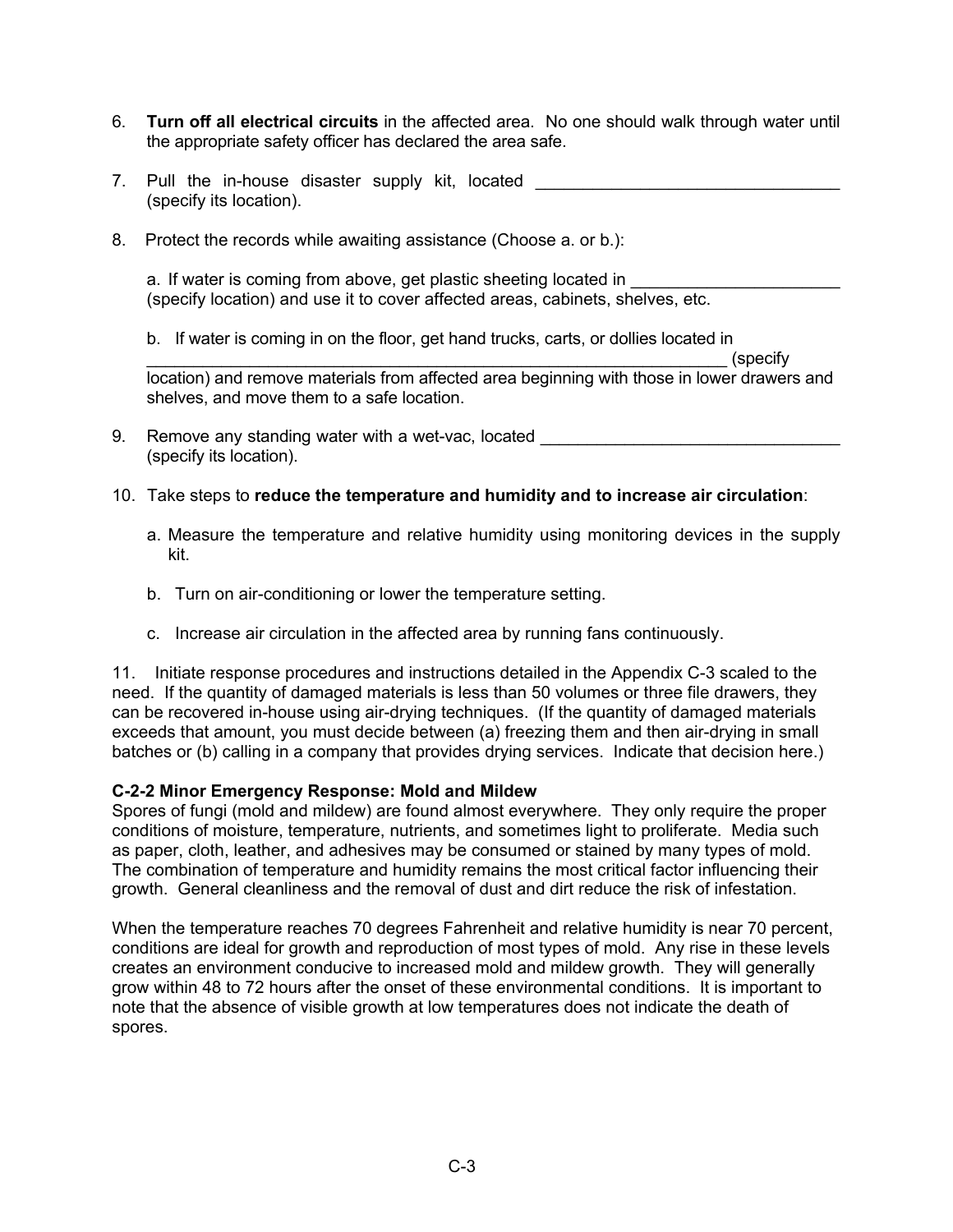What is mold?

o Mold is one of a family of environmental microbes that includes yeasts, mildew and mushrooms. Mold is the most prevalent form of contamination.

Requirements for growth:

- o Spores are everywhere
- $\circ$  Moisture +70 percent relative humidity
- $\circ$  Temperature if it's comfortable for humans, it's great for mold
- o Food source eats anything organic (paper is a delicacy)
- $\circ$  Time growth can begin in 48 hours if conditions are right

#### How to recognize mold:

- o Musty smell resulting from digestive process
- o Colored spots on paper (early stage)
- o Holes eaten in paper (advanced stage)
- o White, beige powder forms (usually a sign of dead mold, but does not
- mean material is free of live mold or dormant mold spores)

#### How to destroy mold:

- $\circ$  Dehumidification
- o Fumigation
- o Freeze drying
- o Vacuum fumigation or vacuum drying

The onset of mold is of major concern in recovery. It consumes and destroys paper and book bindings.

Some people will have an allergic reaction. Some molds can be toxic.

Workers should wear masks or respirators and disposable gloves when working with records containing mold.

A mold outbreak can occur if temperature and humidity controls are not adequate, but also may be the result of a flood or other water damage. In the event of an infestation, take the following actions:

1. If mold is on a few isolated items:

 a. Place items in freezer bag located in \_\_\_\_\_\_\_\_\_\_\_\_\_\_\_\_\_\_\_\_\_\_\_ *[give location]*. Call the Recovery Coordinator,

(Insert name, office phone, and home phone). If he or she is not in the office, leave a message.

2. If mold is discovered in whole drawers, stack ranges, or storage areas, call: *list here:* (a) a representative of the maintenance/facilities department who can adjust the temperature and humidity, (b) the recovery coordinator, and (c) the records coordinator or records officer.

| Name/Title | Office Phone | Home Phone/Pager |
|------------|--------------|------------------|
|            |              |                  |
|            |              |                  |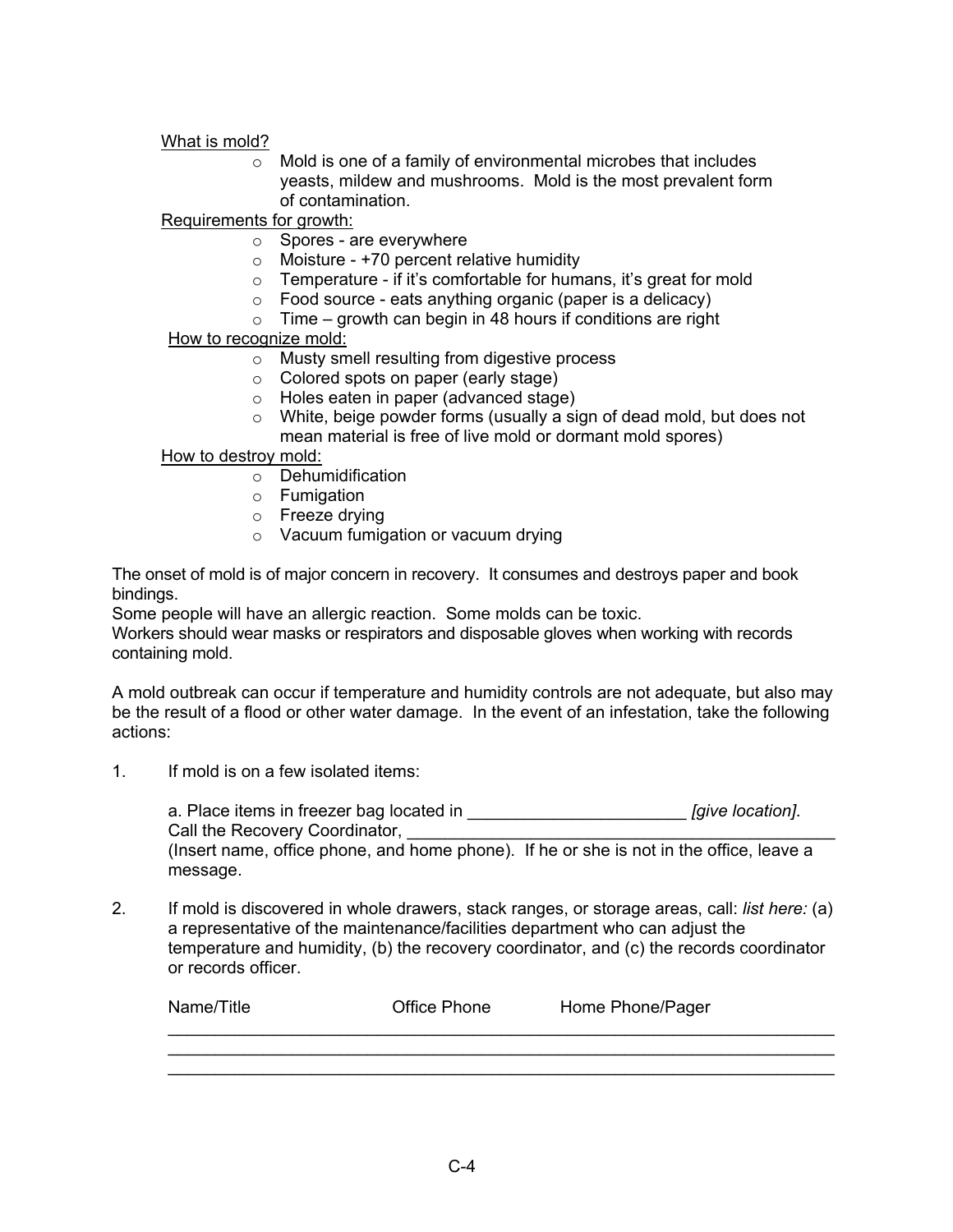a. Transfer all infected materials to an isolation room (insure that other areas will not be affected as the materials are being transferred). Seal materials in multiple garbage bags.

b. Immediately and thoroughly clean and sterilize the affected storage area(s) (see item six below), including the climate control system if possible.

- 3. Determine whether the affected records must be retained. Consult the records coordinator/officer to verify retention requirements. Consider reformatting (photocopying, microfilming, etc.) badly damaged/affected items.
- 4. If the records must be salvaged, consult a conservator or preservation specialist (see Appendix D -5 Supplies and Services) when dealing with severely affected materials. Small scale mold attacks can be destroyed by applying Lysol as safe fungicide. Sunlight or ultraviolet light also kills mold. Expose individual documents directly for 10 to 20 minutes. Thymal or alcohol may be used also, preferably under a paper conservator's direction. See Lois Price's *Mold: Managing a Mold Invasion* for detailed instructions at www.ccaha.org/mold
- 5. Dead mold residue can be removed from documents using a vacuum with a soft brush attachment. The vacuum should be fitted with a HEPA filter to stop the spread of mold spores. An alternative is to use a wet-dry vacuum with several gallons of water mixed with a fungicide like Lysol in the tank. Always work from the center of the document to the edges.
- 6. Large scale mold invasions can be destroyed using desiccant air drying, vacuum drying, and freeze drying; however freeze drying will not kill mold spores.
- 7. Check treated materials periodically (at least monthly) for evidence of new or recurrent mold or mildew growth.

## **C-3 Major record disaster response procedures**

#### **C-3-1 Establish Security Measures**

a. The **The Election Contract Contract Contract Contract Contract Contract Contract Contract Contract Contract Contract Contract Contract Contract Contract Contract Contract Contract Contract Contract Contract Contract Con** other personnel) will secure the site as far as possible by replacing doors and windows or by other means.

b. Only authorized persons will be allowed to enter the site. They will be designated by the use of **Exercise 2** and the use of  $\blacksquare$ are: identification badges, phosphorescent vests, specially marked caps or hard hats. If these are specified, the organization must have an ample supply purchased and preprinted and maintain them in the in-house disaster supply stockpile so they will be available immediately.) The personnel officer will be responsible for distributing these and will maintain a sign-in and sign-out register.

c. Special security personnel may be required if the security system has been damaged, if doors or windows are damaged, or if the facility is not substantially intact. In such cases, the recovery coordinator will work with the security officer to arrange for adequate security.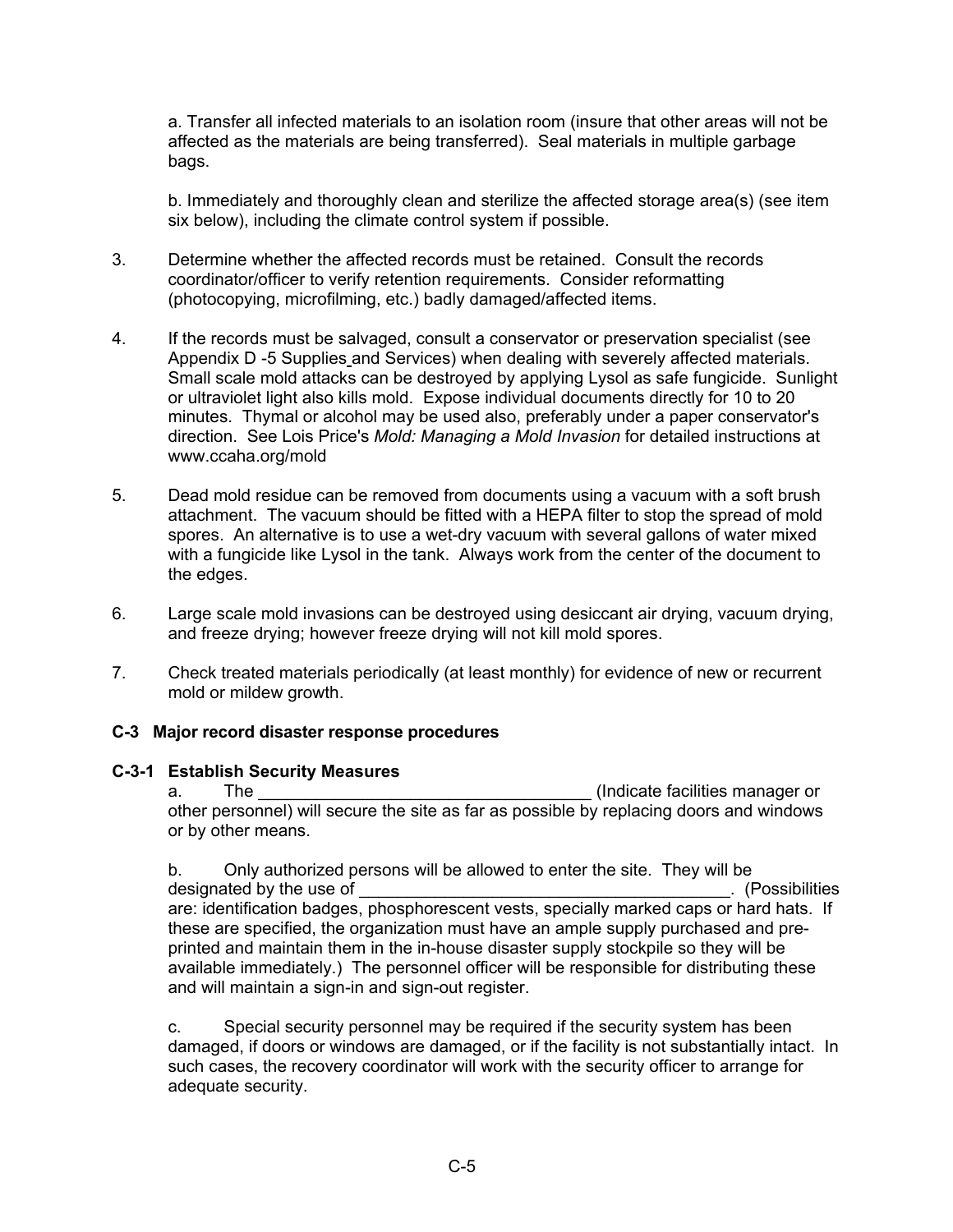d. Unauthorized persons in the disaster area should be reported immediately to the team captain, immediate supervisor, or security officer.

\_\_\_\_\_\_\_\_\_\_\_\_\_\_\_\_\_\_\_\_\_\_\_\_\_\_\_\_\_\_\_\_\_\_\_\_\_\_ (disaster recovery coordinator or

# agency head, etc.)

## **C-3-2 Establish an operations center** See Appendix A-7

In a routine emergency where the building is intact, operations will be controlled and coordinated through the recovery coordinator's office, located at (Indicate address, room number and phone number).

\_\_\_\_\_\_\_\_\_\_\_\_\_\_\_\_\_\_\_\_\_\_\_\_\_\_\_\_\_\_\_\_\_\_\_\_\_\_\_\_\_\_\_\_\_\_\_\_\_\_\_\_\_\_\_\_\_\_\_\_\_\_\_\_\_\_\_\_\_\_

If off-site space is required for operations control or for recovery activities (sorting, packing, drying, etc.), consult the Supply and Service Providers List in Appendix D-4.

## **C-3-3 Stabilize the damage site**

The \_\_\_\_\_\_\_\_\_\_\_\_\_\_\_\_\_\_\_\_\_\_\_\_\_\_\_\_\_\_\_\_\_\_\_\_\_\_\_\_\_\_\_\_ (name a position) will supervise the stabilization of the building. First priority will be given to actions that ensure the safety of people. Second priority will be for the restoration of power. Other actions will receive attention as soon as possible. Actions that may be needed include the following:

Work through proper authorities such as the Department of Ecology and local health departments and HASMAT units on cleanup of sewage, biological agents, chemicals, and other contaminants.

Shut off and repair/restore utilities (gas, electricity, etc.).

Stabilize leaning or collapsed shelving.

Remove mud, water, ceiling tile debris, broken glass, etc.

# **C-3-4 Stabilize the environment**

The \_\_\_\_\_\_\_\_\_\_\_\_\_\_\_\_\_\_\_\_\_\_\_\_\_\_\_\_\_\_\_\_\_\_\_\_\_\_\_\_ (name a position) will supervise the restoration of environmental controls with the goal of providing a cool, dry climate in the affected area.

- a. If the heating/air-conditioning system is operable, settings will be adjusted to provide maximum cooling and dehumidification, with the goal of maintaining the temperature below 70 degrees and the relative humidity below 50 percent, and the system will run 24 hours per day.
- b. If the heating/air-conditioning system is not working due to damage or power outage, use oscillating fans to circulate air. Stagnate humid air will exacerbate mold growth.
- c. The \_\_\_\_\_\_\_\_\_\_\_\_\_\_\_\_\_\_\_\_\_\_\_\_\_\_\_\_\_ (name a position) will ensure that staff monitors the temperature and humidity at least every four hours to measure progress. The following monitoring devices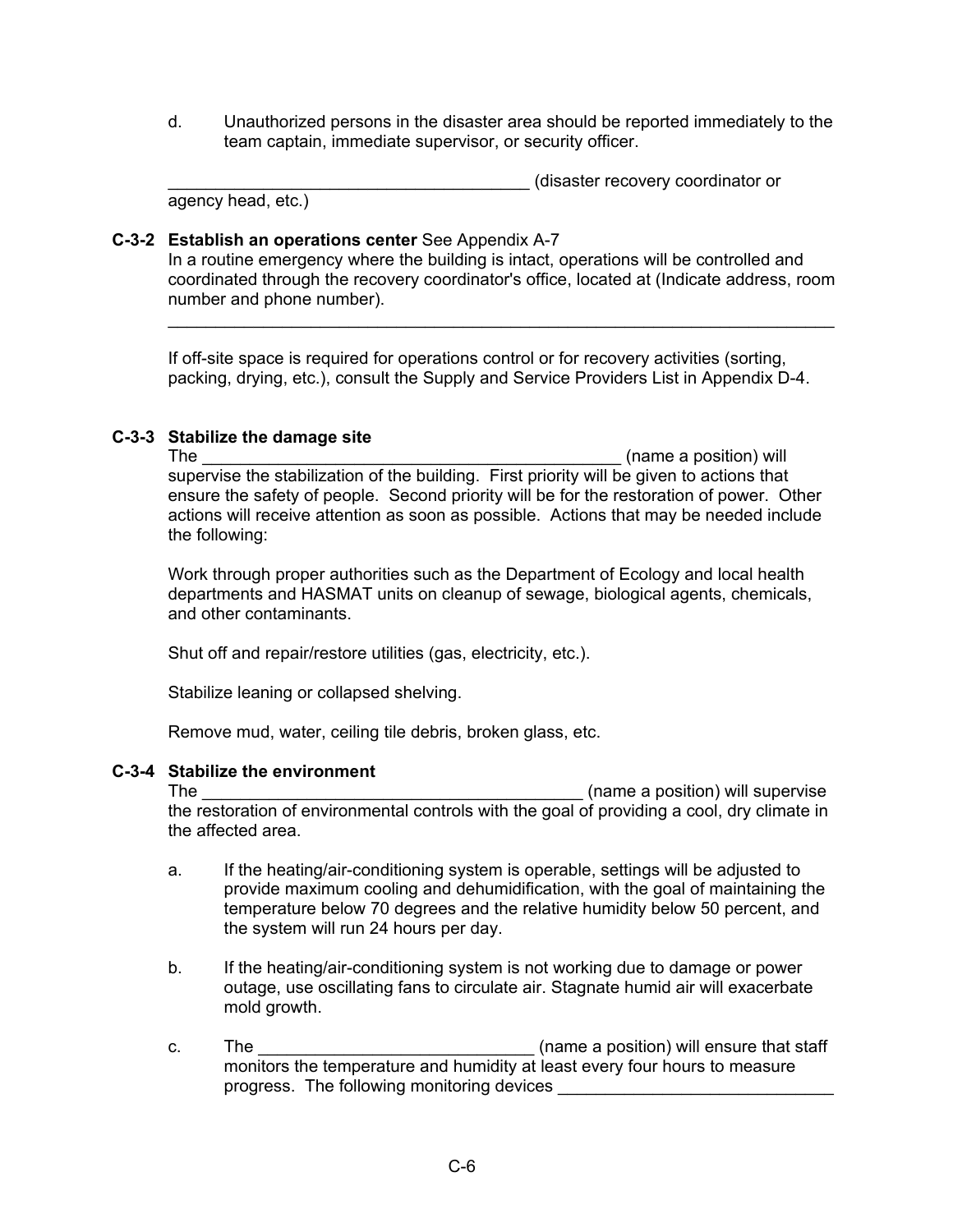(specify which ones you have available) are located in \_\_\_\_\_\_\_\_\_\_\_\_\_\_ (specify location)

#### **C-3-5 Stabilize the records**

If site stabilization is not possible, most records will have to be moved off site. Undamaged records should be moved to a warehouse, agency or commercial records center or rented space that has a suitable environment.

Records damaged by water can be stabilized by freezing.

The disaster recovery coordinator example the disaster recovery coordinator and the set of the set of the set o position) activates agreements for the use of cold storage and warehouse space made as part of the Disaster Recovery Plan or requests the agency purchasing officer to secure space for both damaged and undamaged records. (See C-5-2 Freezing.)

#### **C-3-6 Make a detailed damage assessment**

The recovery coordinator, photographer and other team members as assigned, will make a detailed assessment of damage. The photographer will use the camera and film stored in the disaster stockpile in number or other location) or use available equipment.

The assessment can be made using a report form such as the example Appendix A-6. It should be far more detailed than the "Initial Damage Report," but should not be made at the drawer or box level. Doing so would simply cost too much time. At a minimum it should be made at a room or area level, and at a maximum at the cabinet level.

Based on the requirements of your insurance carrier, risk manager, or state/federal emergency management agencies, you may wish to add additional details about the types, form, and level of documentation that is required.

## **C-3-7 Develop a detailed plan of action**

## The \_\_\_\_\_\_\_\_\_\_\_\_\_\_\_\_\_\_\_\_\_\_\_\_\_\_\_\_\_\_\_\_\_\_\_\_\_\_\_\_\_\_\_\_\_\_\_\_ (specify key personnel who will be involved, generally including the recovery coordinator, and facilities manager) will meet to review the extent of damage, status of building systems, and available personnel. They will develop a plan of action that addresses major issues in the records recovery plan.

If damage is extensive, the plan may require decisions on what records to salvage based on value, extent of damage, and whether or not they are duplicated elsewhere.

Utilize the functional risk probability analysis, the records recovery priority list, and the essential records schedule (see Part 1, Chapters 1 and 4) to aid in decision making. Document each decision for insurance and public disclosure purposes.

Determine the kind and degree of damage that records in each location have sustained. These will be "gross" designations, not on an item-by-item nor perhaps even a box-bybox or drawer by drawer basis, but (depending on the extent of the disaster) on a rangeby-range, cabinet-by-cabinet, or room-by-room basis. Use a scale for rating degree of damage, i.e., Level 1 to 5, with Level 1 indicating minor or no damage and Level 5 indicating extreme damage.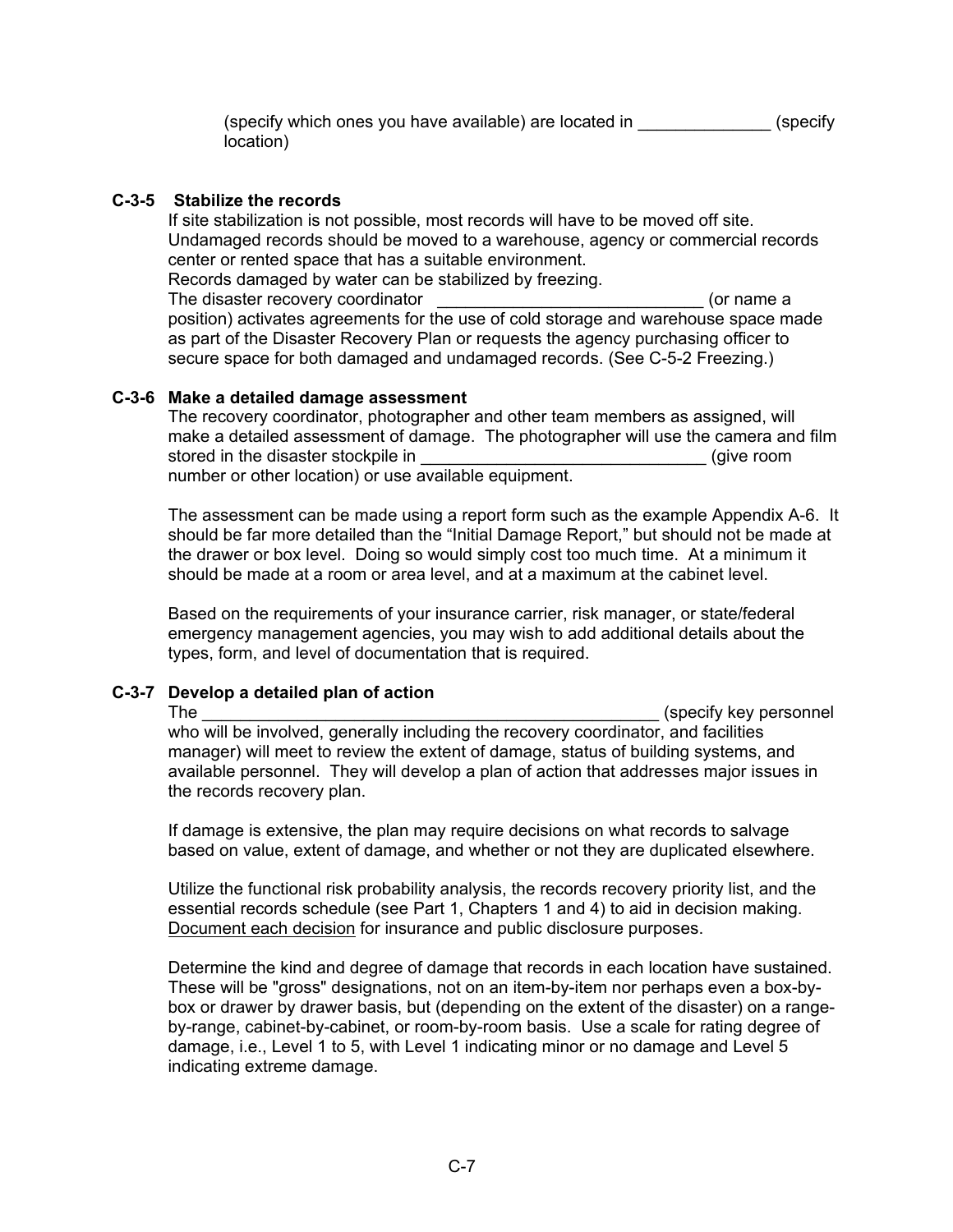In the event of a large-scale disaster, a key decision will be which recovery operations to handle with existing staff and which to contract to disaster recovery companies. This decision will influence all facets of the recovery plan.

- 1. Which materials will be salvaged and which discarded?
- 2. Will the disaster recovery team or staff handle the salvage operation, or will some or all of it be contracted to disaster recovery specialists?
- 3. How will the materials be salvaged? Recovery operations for records to be airdried locally differ from those that are appropriate for records to be sent to a drying facility.

Appendix E contains information about various drying methods, their advantages and disadvantages.

Text in this section provides basic information and general guidelines, but may require significant revision based on local situations and decisions.

Before salvage begins, the \_\_\_\_\_\_\_\_\_\_\_\_\_\_\_\_\_\_\_\_\_\_\_\_\_\_\_\_\_\_\_\_\_\_ (disaster recovery coordinator) will:

Determine the salvage priorities for various agency records, based upon those given in the "Recovery Priorities" list in the Plan but modified based on the type and extent of damage and the services and funds available.

Decide what drying and other recovery methods to employ, and what resources must be mobilized.

The disaster team and other staff will be briefed on the plan of action and their responsibilities in it. If appropriate, training in specific techniques such as packing, cleaning, or air-drying will be offered by \_\_\_\_\_\_\_\_\_\_\_\_\_\_\_\_\_\_\_\_\_\_\_\_\_\_\_\_\_\_\_\_\_\_(specify a position).

#### **C-3-8 Procure and assemble the necessary supplies and services**

The agency procurement officer will consult with the recovery coordinator and personnel manager to determine what supplies and services are required for the recovery operations.

The in-house supply and equipment stockpile inventory is in Appendix D-3.

 **External suppliers and service providers** already identified are listed in Appendix D-4.

#### **C-3-9 Determine and assemble additional personnel needed**

The following also may be called to help:

- o Supplementary agency personnel as needed
- o Volunteers
- o Temporary Help
- o Others as determined by the recovery coordinator

 Agency personnel shall be informed exactly when and where to report. Additional details are provided in Appendix A- 4-3- c andA-8 - Communications Plan.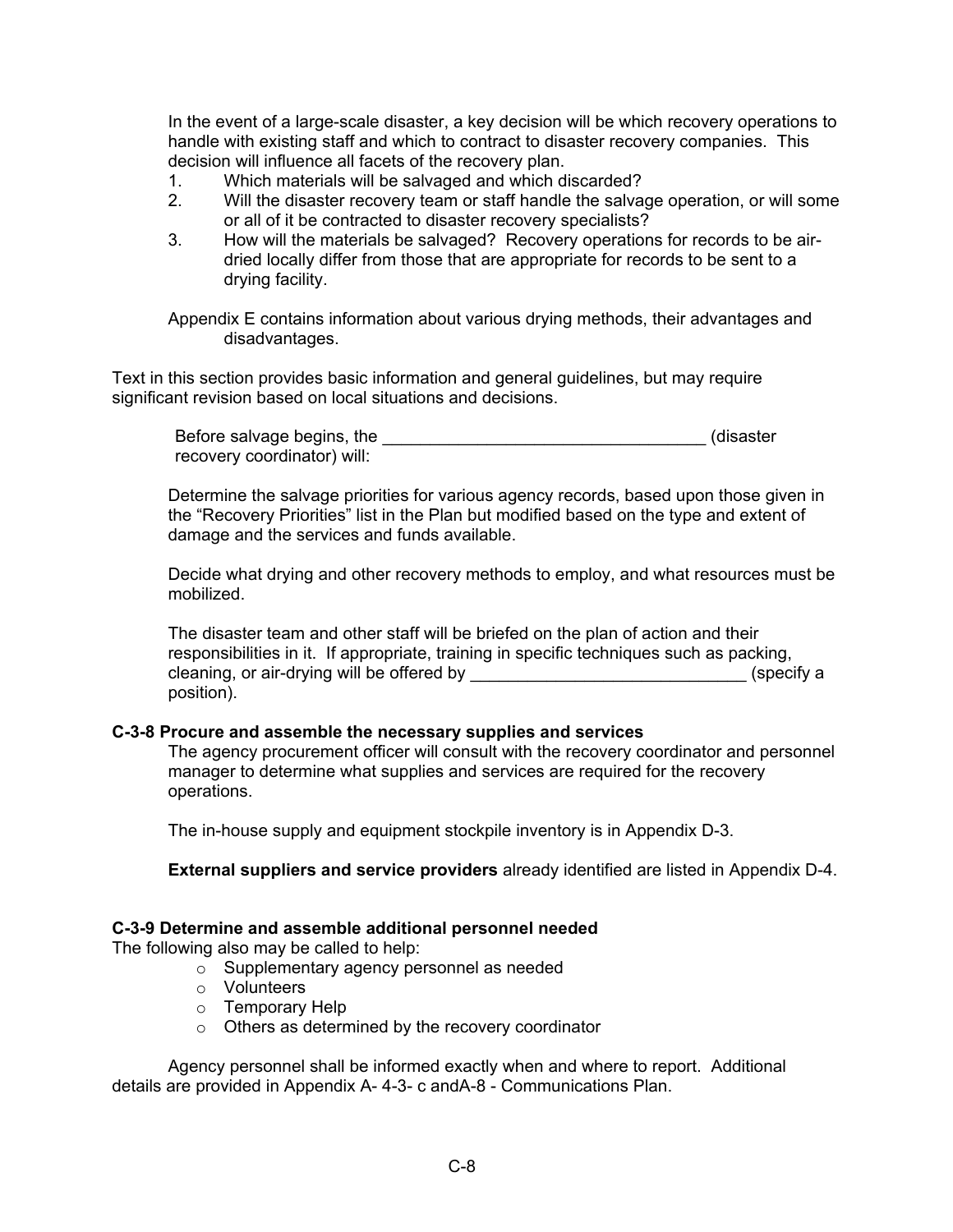## **C-4 Pack out**

This section assumes that all the items covered in the "Response Procedures" have been addressed including triage decisions about which records to salvage and in what order, and by what method.

| If on-site training is required, it will be provided by                                      | (specify the |
|----------------------------------------------------------------------------------------------|--------------|
| Recovery Coordinator or other position). If more extensive training is needed — for example, |              |
| for volunteers or temporary workers - it will be organized by                                |              |
| (specify the personnel manager or other) and led primarily by                                |              |
| [specify the Training Instructor or other position].                                         |              |

## **C-4 Pack-Out**

Records usually have to be removed from affected areas for immediate drying in a stable location within the organization, to a cleaning or recovery area within the organization, or transported to a freezer facility or a commercial drying facility.

Execute the pack-out operation in the order determined by the recovery coordinator, based on the "Recovery Priorities" list and the degree of damage. If a full range of recovery services is available, it is generally appropriate to begin with the wettest materials and move to those that are merely damp. However, if the organization is limited to air-drying using staff resources, it may be better to begin with those that are least damaged and therefore most quickly recovered.

#### **C-4-1 Organizing Pack-out**

Depending on the nature and extent of damage, available help and possible logistical constraints, work crews in the pack-out operation will consist of people assigned to the following tasks:

**Pack-out leader**: ensures smooth workflow, alleviates bottlenecks, and troubleshoots **Box assembly**: sets up boxes, etc.

**Retrieval**: removes materials from shelves, cabinets, floor, etc., attempting to pull materials of similar size for each container

**Wrapping**: cuts freezer/waxed paper (necessary for bound materials only). **Packing**: takes items from retriever and wrapper, and boxes items **Sealing**: seals and (working in concert with recorder) labels containers

**Record keeping**: keeps a written packing list

**Transporting**(s): moves containers from packing area to pallet, elevator, stairs, etc.

**C-4-2 Packing for pack out**: Pack-out procedures for wet records depend on whether materials are being transported to a nearby area for immediate drying or to an off-site cold storage or freeze-drying facility. The latter requires more careful packing and more thorough documentation. Different recovery methods may mean different packing out practices and supplies. Commercial records recovery services will probably recommend and sell appropriate containers. Use the following if you are "on your own" or using a public or private service that does not have specific container requirements:

Freezing: If the goal for some or all records is stabilization and/or recovery by freezing, it is preferable to pack records in plastic crates (milk crates) that have ample holes for air circulation which hastens freezing and drying. Cardboard boxes are satisfactory for minor water (edge) damage.

Cleaning mud and debris: Plastic crates always.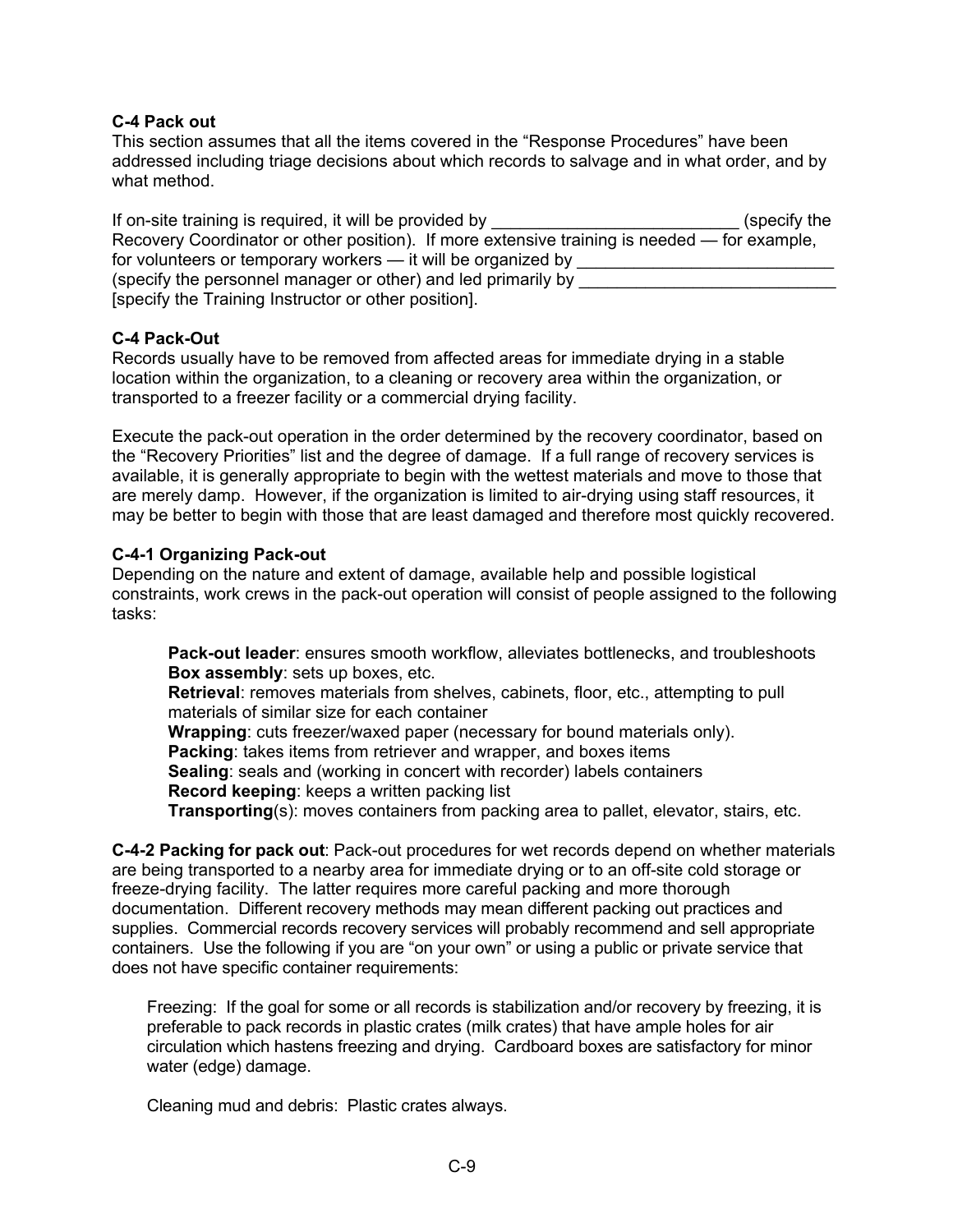Storage: Undamaged records destined for temporary storage should be boxed in standard 1 cubic foot records storage boxes. Avoid use of odd size boxes not designed for record shelving or not stackable on moving pallets.

Thermo-vacuum deodorizing and fumigation: Either plastic crates or boxes will do.

In-house air or interleaf drying: The container depends on the degree of water saturation. Cardboard boxes are satisfactory for minor water damage. Plastic crates are preferable for saturated records, as seepage from the files to cardboard container may create sufficient weakness to cause the bottom of the container to collapse.

Microfilm and other photographic negatives should be put into five-gallon barrels filled with clean cold water and transported that way to a re-processing facility. Once wet, film should never be allowed to dry out. If it does, emulsions separate and adhere to an adjacent film base.

Note: As a rule of thumb, unless otherwise stated, cardboard boxes are preferable from a packing, labeling, cost, and storage viewpoint.

To move materials within the building during pack-out, use hand trucks, utility carts, or dollies located **by the controlling of the controlling of the controlling of the controlling of the controlling of the controlling of the controlling of the controlling of the controlling of the controlling of the controll** hand trucks and utility carts are preferable. If only wooden ones are available, they should be well covered with heavy plastic sheeting to prevent damage to their finish.

If possible, loosely sort materials according to the degree of wetness (soaked, damp, or dry). Pack like materials together — e.g., damp records or volumes in one box, soaked ones in another, and so on.

Files: Place folders in boxes located example and service of give locations). Place the folders vertically in boxes (standing as they would in a file drawer). Do not fill boxes completely in order to allow for swelling. However, don't allow the folders to slump or slide down within the box.

Bound volumes: Load into boxes for transport. Place normal-size volumes in a "spinedown" position. Pack large volumes flat in the boxes. If time allows, loosely place sheets of freezer paper or waxed paper around every volume (or every other volume). Enough space should remain in the packed boxes to allow for swelling. Don't permit volumes to become bent or distorted in packing or transport.

Microforms: Place in cool, clean water until ready to transport for reprocessing. See further details in the "Recovery Priorities" section that follows.

Photographic materials: Most can be left in cool, clean water for a few hours until ready to dry or send for reprocessing. See further details in the "Recovery Priorities" section.

If using cardboard boxes, do not stack more than four boxes high. The boxes can be stacked on pallets and the pallets can be shrink-wrapped to prevent slippage during transportation. Pallet jacks or a fork lift can then be used to move the pallets onto trucks or to the drying area.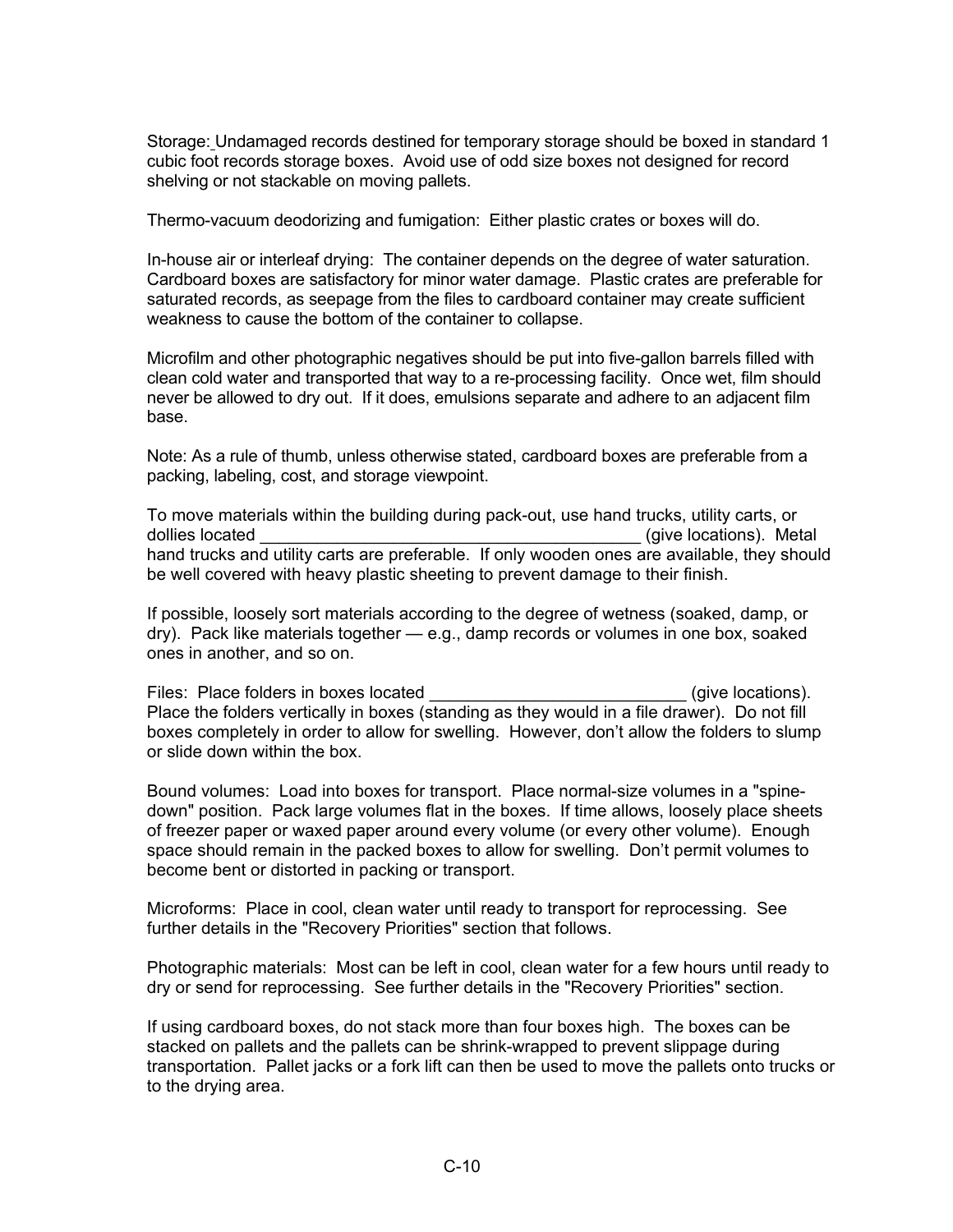#### **C-4-3 Labeling**:

Each box or crate should be labeled. Labeling may be comprehensive and include all of the inventory information such as records series title, dates, office location, etc. It can also be a simple control number assigned to the box in a database or box listing sheet. Use water proof markers to label boxes and plastic tags for plastic crates which have limited space for writing. (See Appendix C for additional instructions for "Packing Out.")

#### **C-4-4 Know what you have - Recovery Tracking System**

For inventory control as well as insurance purposes, it is necessary to know the condition and disposition of records, especially if they are being transferred to a contracted restoration service provider.

- o What records were destroyed in the disaster?
- o Which records need to be removed or replaced?
- o Which records were unharmed or sustained only minor damage?
- o Which records were damaged but are salvageable?

As materials are removed, one team member will label each container with a brief notation of its contents and original location (by shelf or file name/number range; by cabinet/drawer; by record series; etc.). Indicate the damage (e.g., "wet," "dry," "smoke," "mud," etc.), salvage priority, and, if time allows, the volume (number of volumes or archives boxes) inside. If materials are going to different areas (e.g., some to the rinsing stations, others to an air-drying area, and some to a freezer), also note the destination of each container.

If there is a large number of boxes, give each a brief unique designator code (e.g., floor/section designation and box number), then provide the detailed information regarding contents, damage, and priority on an inventory/packing list and or in a tracking system spreadsheet.

Throughout the salvage operation, it is useful to also document various decisions made (particularly the decision to discard) and who made/authorized them. This may be the responsibility of the \_\_\_\_\_\_\_\_\_\_\_\_\_\_\_\_\_\_\_\_\_\_\_\_\_\_\_\_\_\_ (name an individual/position).

The photographer should take photographs or videotape the salvage operations to document the recovery effort.

#### **C-4-5 Removal**

If elevators are working and conditions permit their safe use, they will be used. If not, the following strategies may be used: use of "human chain," laying plywood on stairs to create ramps for sliding boxes down, sliding boxes out windows onto ramps, and removing boxes out windows into dumpsters suspended by cranes.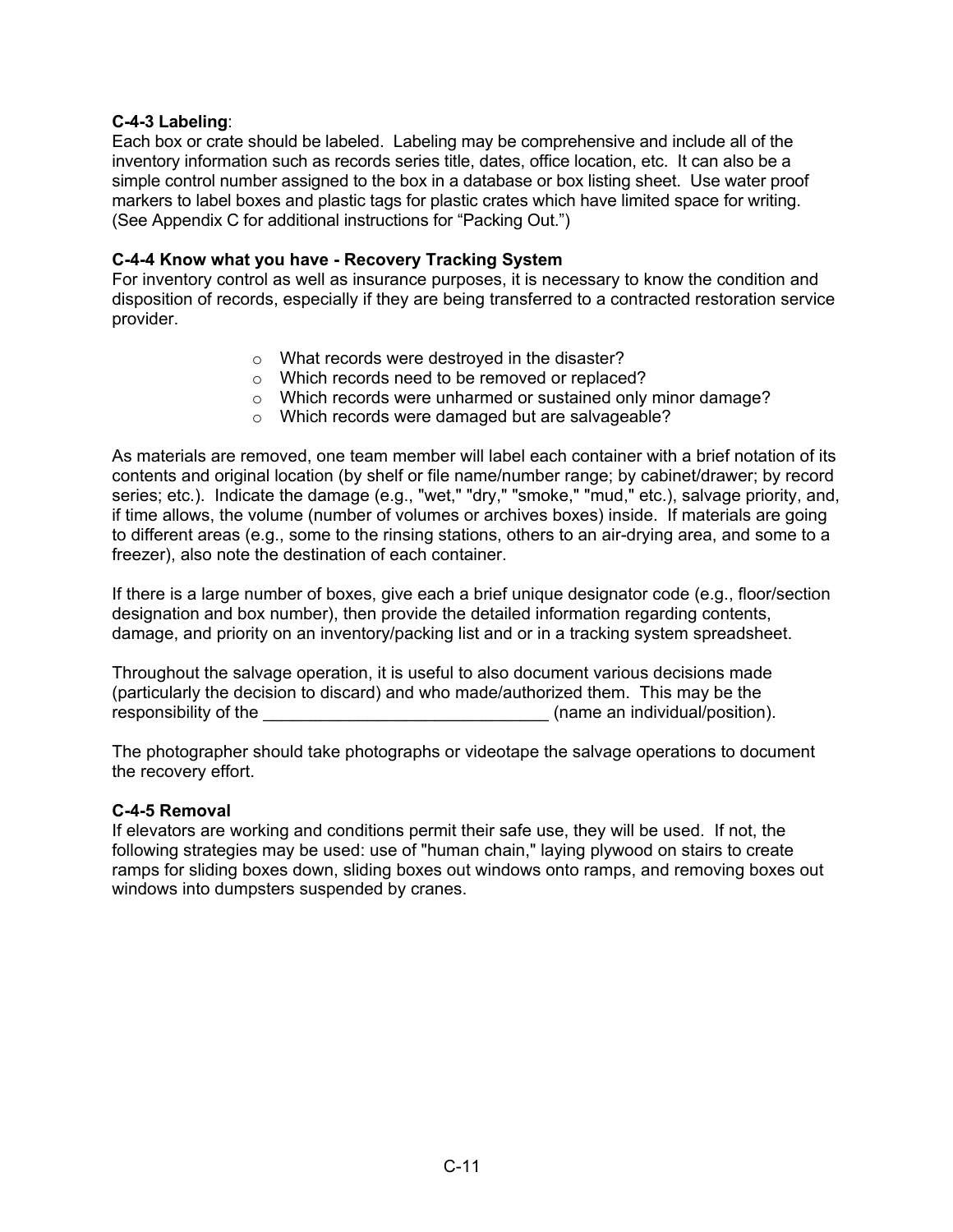## **C-5 Records Recovery Treatment Procedures**

#### **C-5-1 Rinsing and cleaning:**

Some records may need cleaning after a disaster.

Materials may be rinsed before drying or freezing if they have been subjected to mud, sand, or other dirty deposits, and if adequate personnel and time are available for the rinsing work. The objective of the cleaning is not to make the materials pristine, but to remove gross deposits.

Select an appropriate area for the rinsing operations. It may be a loading dock, parking lot, or outdoor area. Key requirements are that it have access to running water, and have good drainage or be sloped so that water does not stand in the area. Specify here the areas that seem most likely to be suitable:

 $\mathcal{L}_\text{max} = \mathcal{L}_\text{max} = \mathcal{L}_\text{max} = \mathcal{L}_\text{max} = \mathcal{L}_\text{max} = \mathcal{L}_\text{max} = \mathcal{L}_\text{max} = \mathcal{L}_\text{max} = \mathcal{L}_\text{max} = \mathcal{L}_\text{max} = \mathcal{L}_\text{max} = \mathcal{L}_\text{max} = \mathcal{L}_\text{max} = \mathcal{L}_\text{max} = \mathcal{L}_\text{max} = \mathcal{L}_\text{max} = \mathcal{L}_\text{max} = \mathcal{L}_\text{max} = \mathcal{$ 

\_\_\_\_\_\_\_\_\_\_\_\_\_\_\_\_\_\_\_\_\_\_\_\_\_\_\_\_\_\_\_\_\_\_\_\_\_\_\_\_\_\_\_\_\_\_\_\_\_\_\_\_\_\_\_\_\_\_\_\_\_\_\_\_\_\_\_\_\_\_

\_\_\_\_\_\_\_\_\_\_\_\_\_\_\_\_\_\_\_\_\_\_\_\_\_\_\_\_\_\_\_\_\_\_\_\_\_\_\_\_\_\_\_\_\_\_\_\_\_\_\_\_\_\_\_\_\_\_\_\_\_\_\_\_\_\_\_\_\_\_

Personnel working in the rinsing area should be provided with rubber boots and gloves and waterproof clothing. If the water has been contaminated by sewage, workers will have additional protective gear as recommended by the safety officer.

The rinsing stations may be set up in either of the following ways, depending on the type of rinsing that is needed:

Wet records covered with mud or debris can be washed before being sent for drying. If there is edge mud or debris they can be lightly sprayed while in plastic crates. The spray will remove most of the debris which will drain out of the crate. If entire documents are covered they can be bathed in a shallow pan and literally hung out to dry. (See Appendix C-3-4.)

If mud deposits are so light that a single brief rinsing will remove them, each station may consist of one garden hose with a spray nozzle.

Rinse individual folders or volumes one at a time, holding the folder/volume tightly closed to avoid transferring dirt between the pages.

If mud deposits are heavy:

- o Set up a series of 3-8 large plastic garbage cans.
- $\circ$  Have a garden hose running into each can, with the nozzle resting at the bottom, and turn water on to provide a slow but continuous flow into each one.
- $\circ$  Workers will take each item to the first can, hold it firmly closed and immerse it, move to the second can and immerse the item, and so on through the line.
- $\circ$  Keep a supply of sponges at the last can, so that mud can be lightly dabbed off there.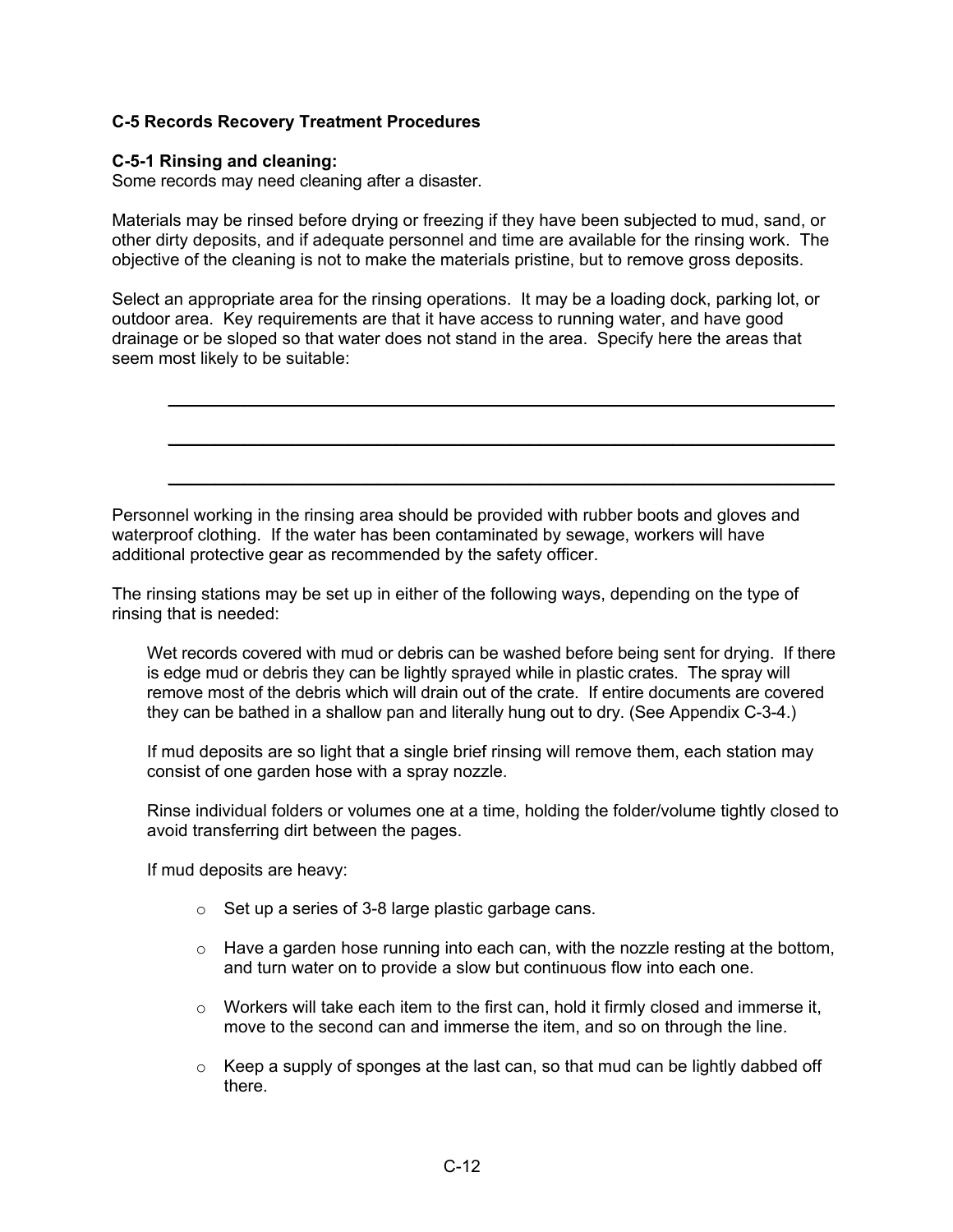- o The last station will have a hose with spray nozzle so the workers may rinse materials under a fine spray.
- o Gently squeeze excess water from volumes or folders

Do not attempt to remove mud or stubborn stains during the rinsing process. This would significantly slow down the operation.

The same procedure may be used for photographic materials, except that shallow dishpans or photo processing trays may be placed on tables and used instead of garbage cans.

Never use these rinsing techniques on records with soluble inks (watercolors and many manuscripts), animal skins (leather, vellum, or parchment), or works of art on paper. Always "test" the ink first by wetting one character or word to see if it "feathers."

Once materials have been rinsed, they may be transferred to the air-drying area or packed for transport to a freezer or drying facility as outlined in the packing instructions above.

## **C-5-2 Freezing**

Freezing may be used as a stabilization technique for wet records. It should be used whenever records cannot be dried within 48-72 hours, because records left wet and at normal temperature beyond that time are at great risk for developing mold. In addition, bound volumes do not continue to swell and inks do not continue to "feather" or diffuse once frozen.

In a medium- to large-scale disaster, freezing buys time for the organization. Once the materials are stabilized by freezing, funds can be obtained, drying options and vendors can be evaluated, and the staff can take a break after the difficult work of response and pack-out. There is no limit on the amount of time that materials may be left frozen. In fact, paper will dry over time in a freezer.

Bound volumes and paper records are suitable for freezing. In a large-scale disaster, microfilm and most other photographic materials can be frozen also, though that is not ideal. Historic photographs (such as daguerreotypes, tintypes, and ambrotypes) should never be frozen.

Cold storage companies are located in most cities and public port facilities often have cold storage facilities. If your organization has a cafeteria or restaurant, it may have a walk-in freezer you could use for small to medium quantities. As you contact services, be aware that state and other health regulations may restrict the storage of records and books with certain foodstuffs. In a pinch, you can use a home freezer; those that are self-defrosting work best.

In an area-wide disaster such as floods or severe weather, you may not be able to find a local freezer facility. In that case, you may use a refrigerated truck for transporting materials to a remote facility or for temporary cool storage on-site; while it will not freeze the materials, it may keep them cool enough to slow mold growth.

Your plan should describe:

- o What freezer facilities you have identified, with the name of a contact there and phone number for after-hours emergencies
- $\circ$  Arrangements for transporting materials to the freezer facility, whether using your own vehicles or a trucking service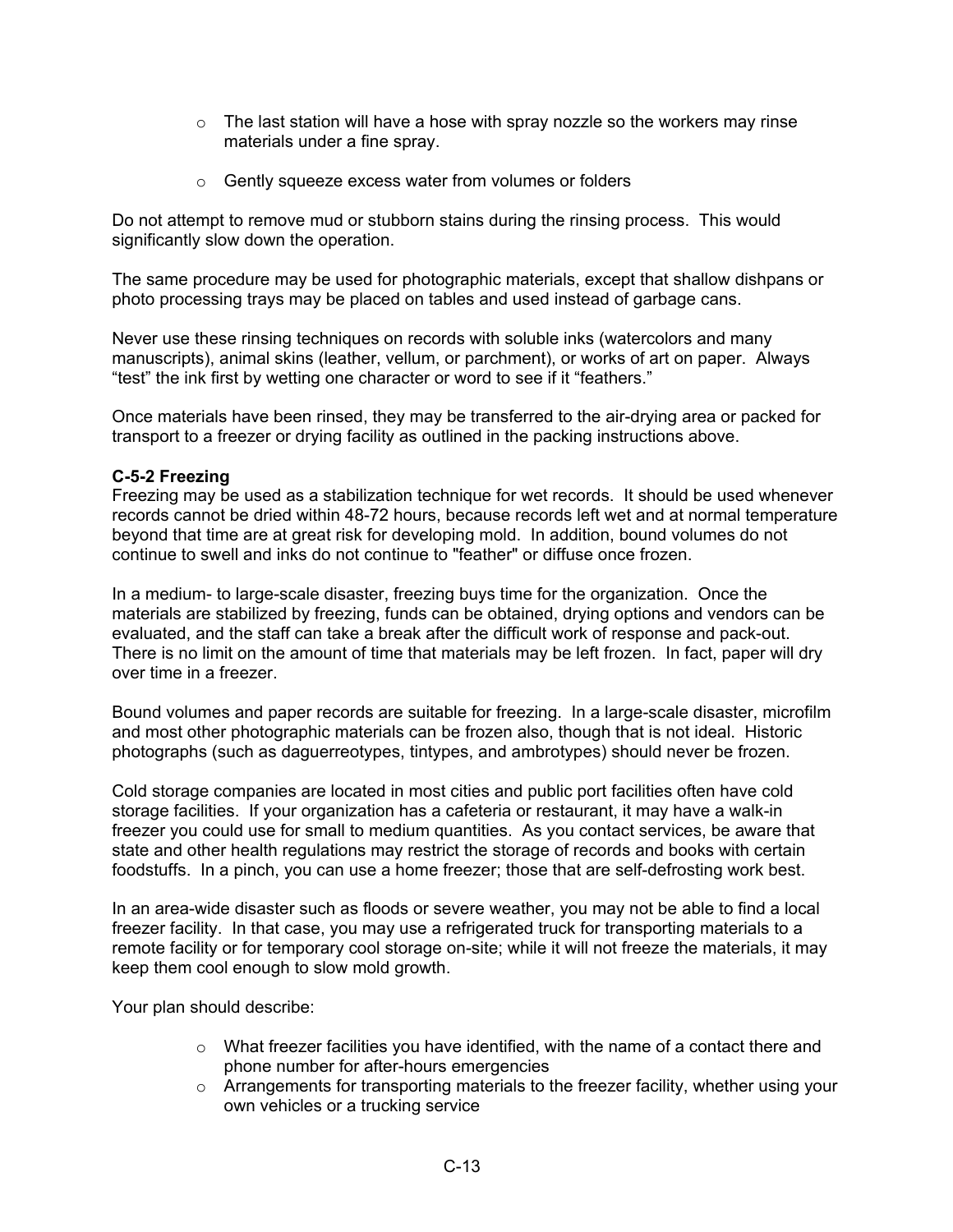## **C-5-3 Drying**

Most damage to records is due to water. There are six or more common methods of drying water soaked records ranging from interleaf drying to vacuum freeze and desiccant air drying See Appendix E for descriptions of each and their advantages and disadvantages Detailed procedures for two methods, Interleaf and air drying, are detailed here because they are the two that require hands on action by the Disaster Recovery team and other agency staff, and thus require the greatest knowledge and training. The other methods are most often done by contracted services, with less participation by the team or agency staff.

## **C-5-3- I Paper: Water Damage**

The greatest damage to paper from water is done during the first 8 hours after a disaster. It is essential to begin restoration immediately after assessing the damage and stabilizing the area. Only small collections that can be dried within 72 hours should be restored without prior freezing. Collections larger than three file drawers or 30 to 50 books should be frozen as there will likely be neither staff nor space to process them.

**C-5-3-1-a Interleaf Drying** is ideally suited to emergencies involving small number of records in an environment where the temperature and relative humidity are low, so as not to create an environment which can harm the records.

Make sure the area for drying is large and clean, with adequate security, and that it has proper temperature and humidity controls.

#### Method:

- In a safe recovery station, set up tables and cover them with clean unused newsprint or other blotting materials (i.e., blotter paper, paper towels, cotton rags, florists non-colored waxed paper).
- Remove the records from the damaged area using milk crates.
- Remove the folders from the milk crates. Remove the records the folders, and discard fasteners and file folders. Folders do not dry well or will warp. It is best to create new folders. Be sure to write down information from the folder tab prior to discarding it. Keep the records in the order found in the folder.
- Place the individual records on the table. Use some sort of identifying mark in between file folder so that the records will be returned to the correct folder after being dried.
- Change the blotter paper regularly.
- Remove the records when they are totally dry, usually 30-48 hours. Return all the records to their proper files ensuring that reused file folders are not damaged.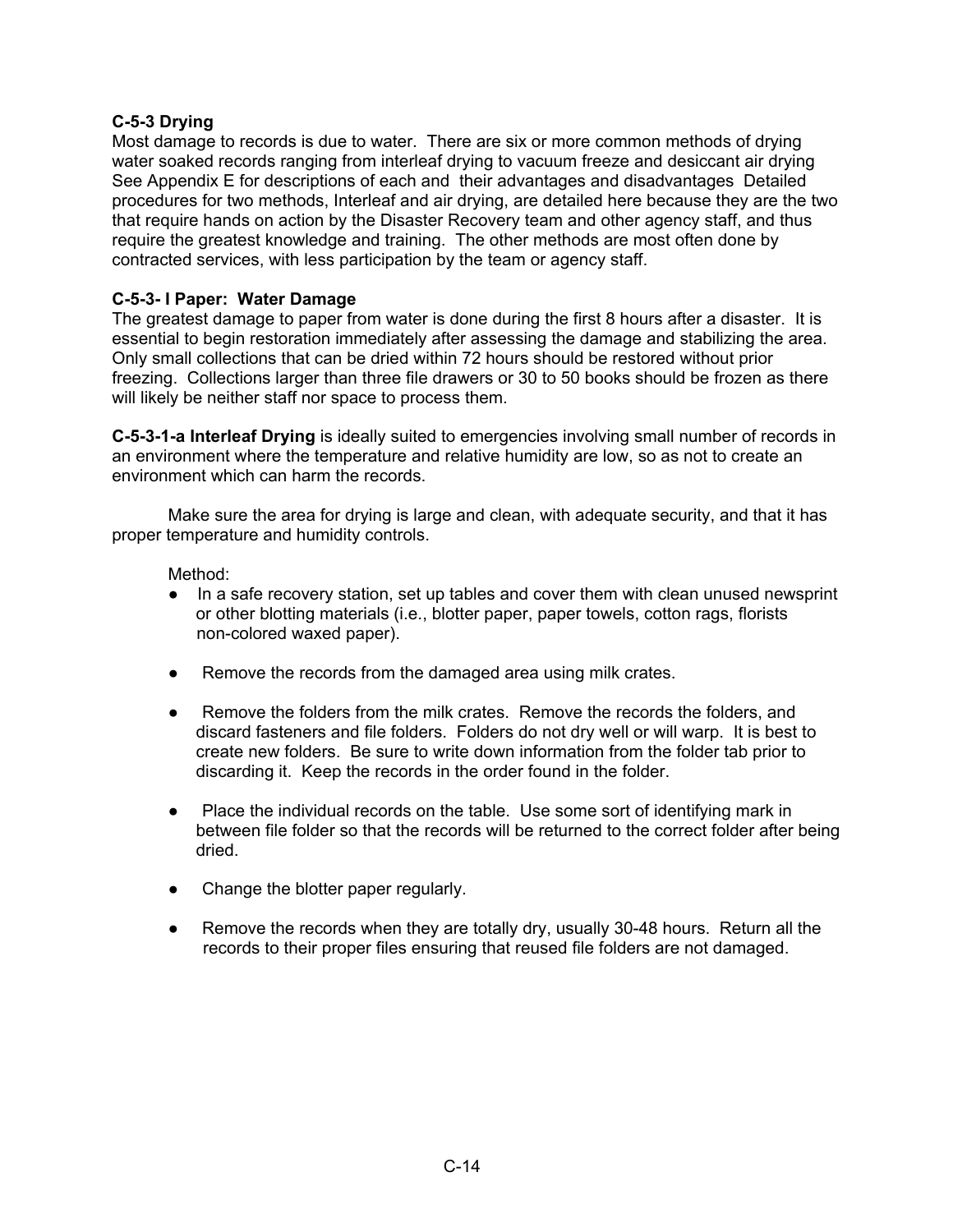TIP: If the wet sheets are difficult to separate, use a sheet of polyester (Mylar). Mylar is considered a polyester sheeting since it will create an electrostatic charge. An example of Mylar found in everyday use is overhead projector sheets. Mylar sheets can be purchased at any office supply store.

- Place a sheet of Mylar on the top of a stack of wet paper and gently lift.
- Place the document on the table, and when it has partially dried, remove the Mylar.

You will need several sheets of Mylar. Remove the Mylar as soon as possible to allow air to circulate over the paper to dry it more quickly.

## **C-5-3-1-b Air Drying**

There are several methods of air drying.

- Use large flat surfaces such as folding lunch tables.
- Spread blotter paper on the tables and place wet documents on top. This method is faster than interleaf paper but requires huge amounts of space.
- Loosely place documents in metal file sorters This method takes less space than using tables but is slower.
- Clothesline or fishing line may be used to dry papers. Hang the line between two objects and clip the documents to it. Use plastic clothespins to hang records wooden clothespins will retain water

This is a good way to dry brochures and pamphlets.

Only use this method on paper if a small section of the paper is damp.

Do not hang extremely wet records as they are fragile and may pull apart.

• Shallow baking trays or screens may also be used for drying. Cover the bottom of the tray/screen with blotter paper so the records will not stick to, nor take the shape of, the pan. Pans can be stacked to allow larger numbers of records to dry at the same time.

Wear disposable rubber gloves to prevent dirt and oil from skin from getting on the records.

Some items, such as blueprints, maps, etc., will need professional work due to the fragility of the paper used to print them and due to their size.

## **C-5-3-2 Books: Water Damage**

Books can be treated the same way as loose paper, except for positioning.

- Set up tables in recovery area. Cover them with absorbent material.
- Remove books from damaged areas using milk crates or heavy cardboard boxes.
- Lay books flat on table and interleaf using newsprint, paper towels or other available absorbent material. Replace absorbent material frequently until book is dry. or,
- Stand books upright on absorbent material, open each book with boards at a 90 degree angle and "fan" pages, separating as many as possible. Repeat fanning process every half hour to hour until dry.
- After a few books are dry stack them and apply light pressure. This may help reduce wrinkled pages and warped covers.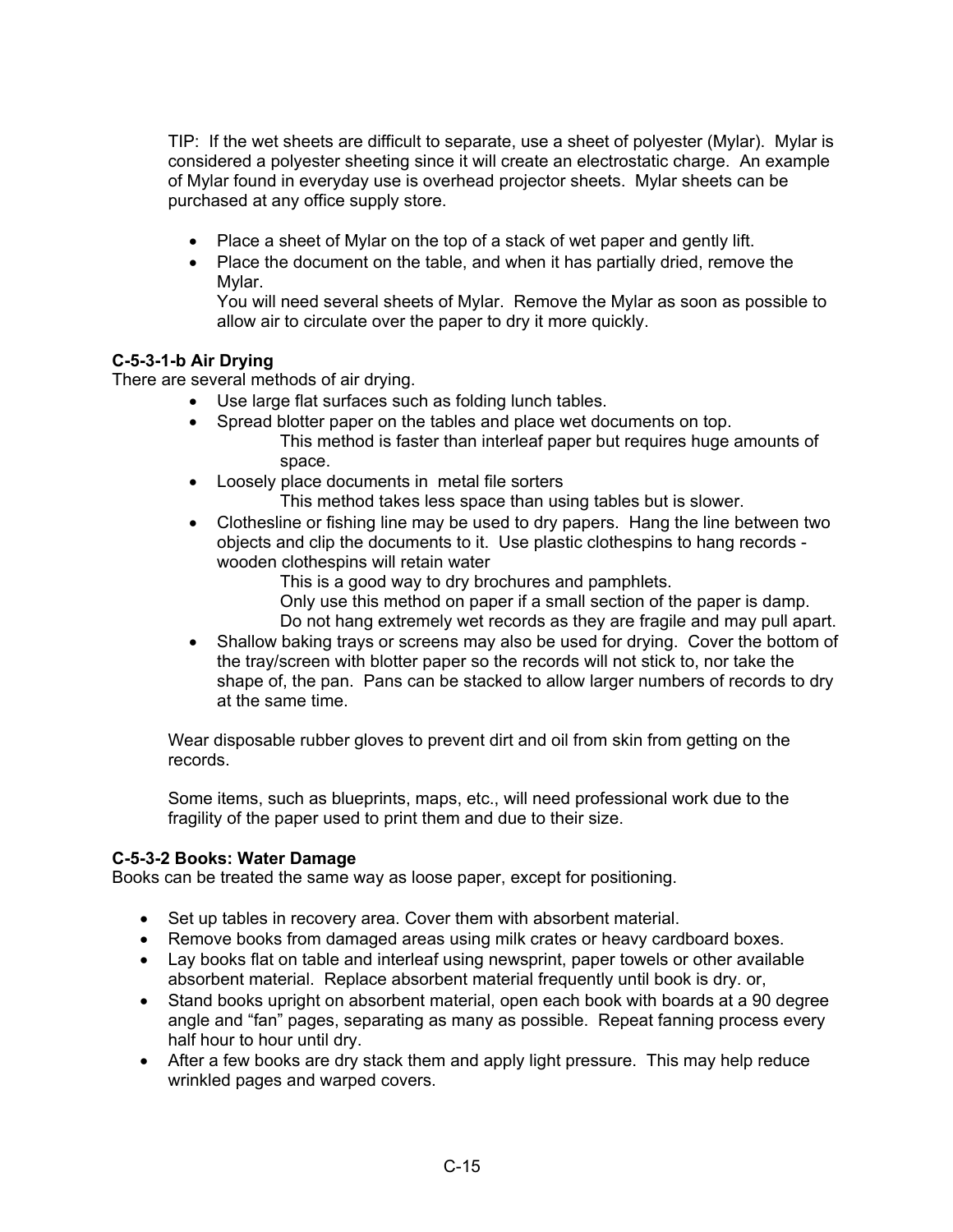## **C-5-3-3 Coated Stock: Water Damage**

Coated stock, books and magazines, photography of value should be frozen right away. Do not try to air dry. Employ a professional conservator to treat these materials.

## **C-6 Recovery From Fire Damage**

(Materials involved in a fire are likely also to suffer water damage.)

- Treatments for fire damage apply to both records and books.
- Records and books which have both fire and water damage should be dried first and then treated for fire damage.
- Records and books that are not wet and only charred around the edges or damaged by soot will not need immediate attention.

## **C-6-1 Treating Charred Records and Books**

- Charred, sooty or mold covered wet records should not be cleaned until returned from drying. Attempts to do so will result in smearing, making the matter worse.
- Dry or dried, charred, sooty, dusty documents or documents covered with dead mold residue after drying can be cleaned. Use a "Hake brush, very soft dry cloth towels (like diaper cloth) and clean outwards from the center of the document. A low negative pressure vacuum cleaner with soft brush head or, for charred records, a brush head with a loosely woven cloth cover can also be used with caution.
	- Set up clean work tables and cover with disposable material such as news print.
	- Remove records very gently from damaged area using milk crates cardboard boxes.
	- Remove documents from file folders. Copy all information from folder tabs. Keep documents in the order that they were in the folder. Do not mix items from different folders.
	- Handle carefully as burnt or charred paper will be brittle and is easily torn or may crumble.
	- Gently clean records with a Hake brush or soft chamois cloth. Move the brush or cloth from the center of the page to the edges will help avoid tears and will allow dust and charring to fall away from the document.
	- If the records are badly damaged, copy using a flat bed copier or microfilm machine.
	- If records are only coated with soot, and not actually charred, they can be cleaned with a low suction vacuum cleaner.
	- Return records to new folders after treatment.

#### **C-6-2 Burnt Material**

Damage caused by extremely high temperatures is irreversible; however, the information from severely burnt records can often be read by photography using an ultraviolet light. This procedure is expensive and should be reserved for only the most valuable information. These methods usually are carried out only in forensic science laboratories and are available only in exceptional circumstances. In the absence of professional help, no attempt should be made to open charred bundles, for such handling will result in further damage.

Even if materials are not charred beyond recognition, exposure to high temperatures will cause the paper to become extremely brittle. Such records should be evaluated. Some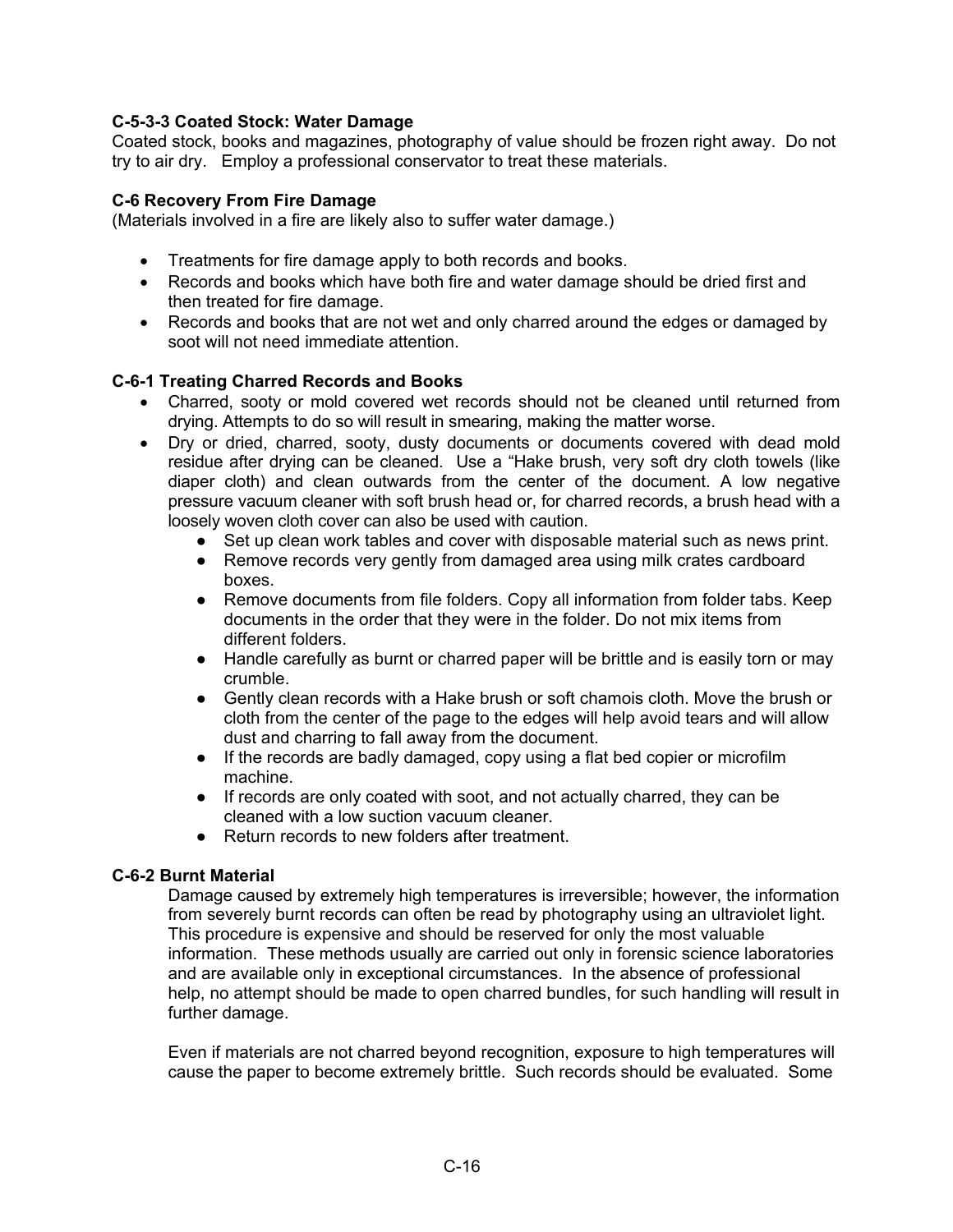may be discarded, and others may be microfilmed or photocopied to preserve the remaining information.

If edges of bound volumes are charred or badly smoke-damaged, they can be sent to a library binder, who will remove the binding, trim the edges of the paper, and rebind the volumes. A list of certified library binders is available from the Library Binding Institute (see Appendix D -- Supplies and Services). Others may be found in the Yellow Pages.

#### **C-6-3 Smoke and Soot Deposits**

If smoke and soot is deposited on the edges of materials, they can be treated in the following ways:

Treat the materials in-house, using "chemical sponges" (pure latex rubber sponges) to remove the soot particles from the edges of volumes and documents. Use gentle sweeping motions, moving from the center out to the edges of the document.

A professional document conservator should evaluate archival, fragile, or specialized records before employing any general-purpose soot and particulate removal techniques.

## **C-6-4 Smoke Odor Removal**

Professional companies can deodorize fire-damaged paper records. There are two major options. Some companies essentially "perfume" damaged materials to mask the odor. Many such companies can be found in the Yellow Pages under "Smoke Odor Counteracting Services."

Materials may be treated in a thermo-vacuum or an ozone chamber. Ozone more effectively neutralizes the odor. However, ozone is a powerful oxidizing agent that irreversibly accelerates the aging of paper, so it generally should not be used on archival or intrinsically valuable records. Thermo-vacuum systems will also eliminate smoke odor. Companies listed in Appendix D -- Supplies and Services, provide this service.

When dealing with fire damage to special materials (art works, photographs, magnetic media, etc.), it is best to consult one of the conservators or other specialists listed in *Appendix D -- Supplies and Services*.

## **C-7 Recovery from Contamination**

- Do not attempt recovery of any contaminated records until it is positively identified.
- Contact the local health department, State EMD (see Emergency Contact Numbers, Appendix B-10) EMD will contact the appropriate state departments such as Health, Ecology or Labor and Industries.
- Contaminated records can be recovered without outside intervention provided it is deemed non-injurious. Recovery crews should wear disposable rubber gloves. Face masks are necessary if fumes are present.
- Recovery of contaminated records most often means electrostatic copying or microfilming as contaminates are difficult to entirely remove, leave stains and residues which will accelerate disintegration of papers and films, and may transfer to adjacent documents when refilled.
- If contaminates leave residues, follow the procedures for cleaning and rinsing.
- If the contaminate is deemed injurious, a decision must be made to either destroy the records or call in a professional recovery company experienced contamination problems.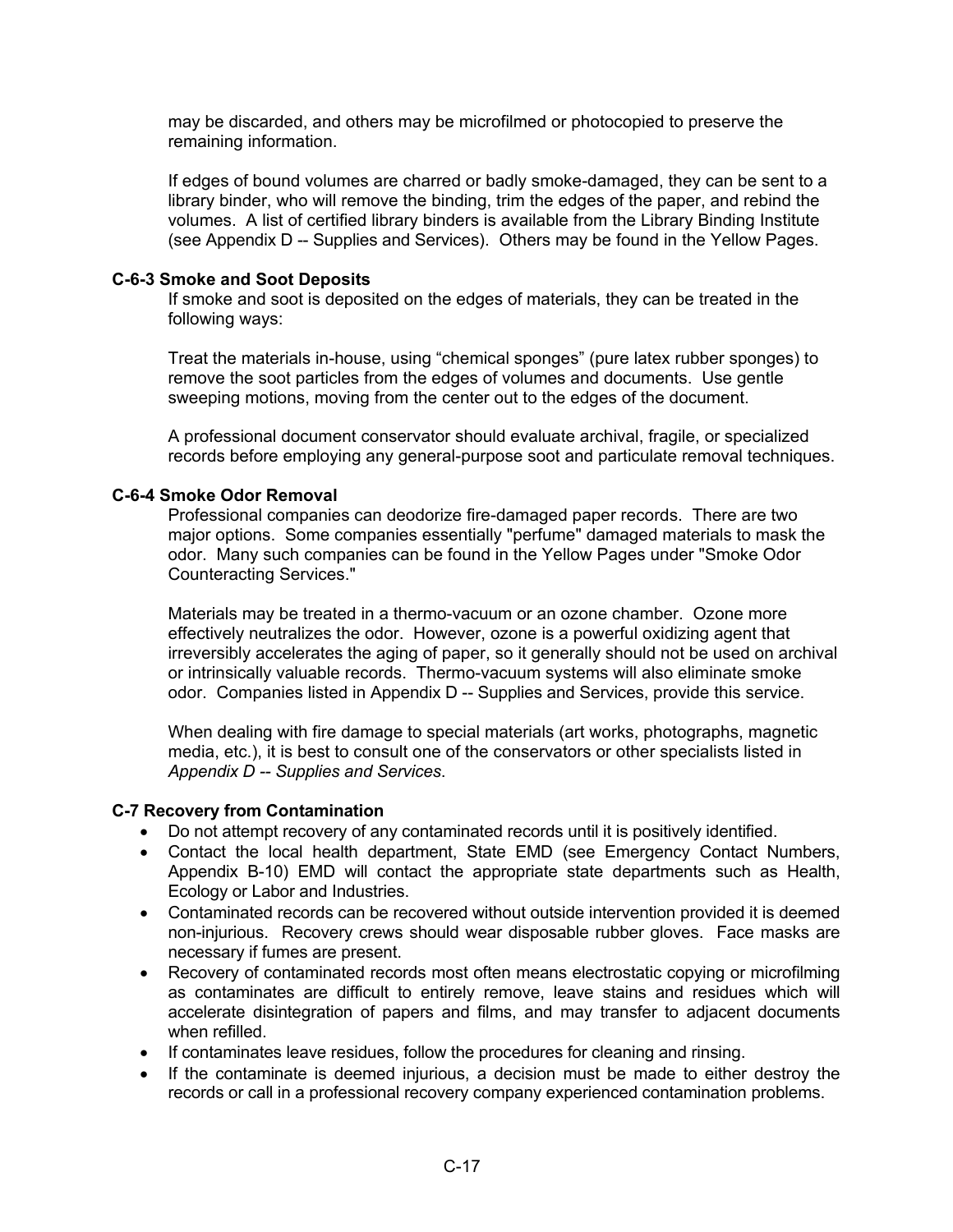# **C-8- -Recovery Procedure for Microfilm, Photographic Film**

#### **C-8-1 Microforms Recovery**

Microforms subject to water damage should be professionally cleaned and dried within 48-60 hours. Generally this involves the use of a service bureau that will rewash, process, and dry the film. In most cases, the film should not be used again, but a duplicate copy should be made and the damaged one discarded. Coordinate microfilm salvage with service bureaus and processing **laboratories** 

# **C-8-1-a Microforms Recovery Priority**

- 1. Color microfilm is most vulnerable. If the film is important, it should receive highpriority attention.
- 2. Silver-gelatin and other emulsion film, while relatively stable, should generally be salvaged next.
- 3. Diazo and vesicular films duplicates and should be replaceable, moreover they are most stable and should generally be salvaged last, if at all.

## **C-8-1-b Microforms Recovery Procedures**

- Fasten a rubber band around the box so the box, label, and roll will remain together.
- If the film is dirty or muddy, put in a 5-gallon bucket filled with clean, cold water, and agitate lightly to remove major dirt deposits.
- Drain off water. Replace with fresh water that is clean (preferably distilled) and cool until ready for packing.
- Observe the film brand identification on top of each film carton. Kodak film can be packed for delivery to Eastman Kodak Company, and Fuji Film can be packed for delivery to Fuji Film Company, since both provide no-cost salvage of their film, Appendix D -- Supplies and Services*.* The State Archives Imaging Services Section will also clean and dry film. Commercial microfilm labs will clean and dry film for a fee.
- Pack wet or damp reels of film in boxes lined with three layers of heavy duty plastic garbage bags (10-gallon size). Fasten each plastic bag separately and seal all boxes, marking them WET FILM FOR REWASHING & DRYING. Each box may contain 40-50 reels of 35 mm film (about 80-100 reels of 16 mm film) with a maximum weight of 35 pounds.
- Prepare and enclose a packing list in the container, and retain a copy of it.
- Arrange for shipping via UPS, Federal Express, or other carrier, and be sure the service bureaus know to expect receipt.

#### **C-8-2 Microfiche**

If the fiche is a duplicate and replacements are readily available, do not attempt salvage. If salvage is required, follow these steps:

- Keep the fiche in clean, cool water until ready to salvage.
- Set up small buckets, shallow dish pans, or photo trays with clean, cool water.
- Dip the fiche in the series of water baths to rinse off dirt, mud, or other debris.
- Hang individual microfiche sheets on clothesline to dry. Be sure clothespin is attached to edge of sheet and does not contact the image area.

#### **Freezing**

If film cannot be salvaged within about 60 hours, it can be frozen.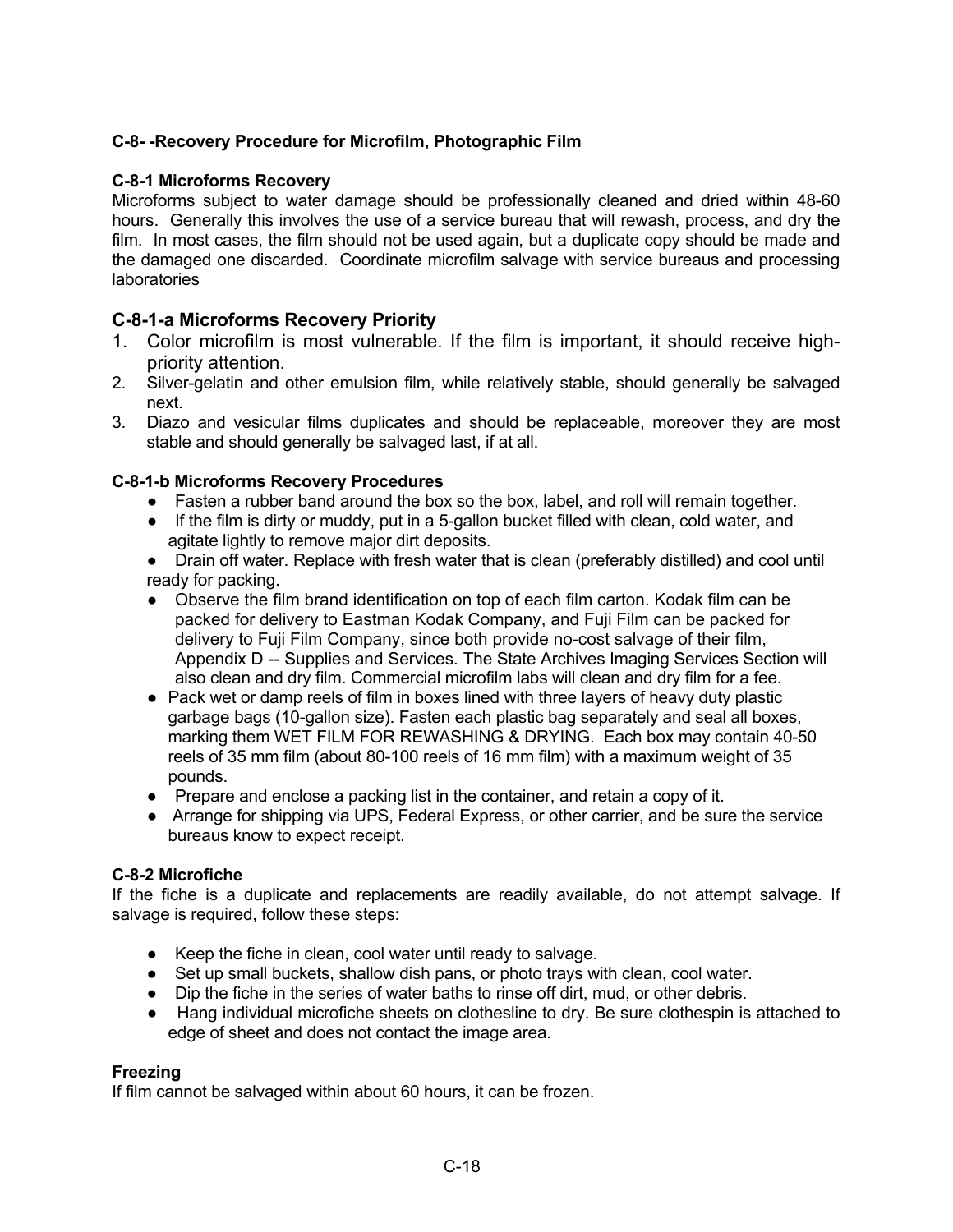## **C-9 Computer Media**

Special procedures for protecting computer media are outlined in Appendix B-4 – Backing up PC's.

The best procedure for recovering information recorded on computer media is to use your backups to recreate whatever data and files were on the affected media. If you attempt recovery techniques described here, never put the affected or damaged media in one of your newer or better machines, as the equipment could be damaged. If in doubt, always consult a data recovery specialist. *Appendix D -- Supplies and Services*, lists some of those companies.

## **C-9-1 CD-ROM and optical disk**

- Rinse in cool, clean water.
- Dry with a very soft, non-abrasive sponge. To accelerate drying, use a blow dryer turned to the "cool" setting.

## **C-9-2 Hard drives ad magnetic tapes**

To the extent possible, use backups stored off-site. If salvage is required, contact specialized companies listed in *Appendix D-- Supplies and Services.* 

## **C-9-3 Diskettes**

The objective in salvaging diskettes is not to save the diskettes themselves, but to allow you to copy data from a wet disk to a new one.

- Remove the disk from its plastic casing.
	- $\circ$   $\cdot$  3<sup>1</sup>/<sub>2</sub>" diskette: Gently pry up the metal "door" and remove the diskette inside. A spring will be visible, and it needs to be removed (it comes out easily as it is held in place by the metal "door"). The plastic disk will now be visible. Using a micro-spatula or thin screwdriver, slide the end in slightly so as not to touch the magnetic medium, and pry open each end to break the plastic seal that holds the two sides together.
	- $\circ$   $\cdot$  5¼" diskette: Use scissors to cut off the very edge of the diskette housing so that you create an opening on the edge of the diskette that faces outward when it is in the disk drive.
- Reach in (using clean hands or lint-free gloves) and gently remove the magnetic medium.
- Gently rinse the magnetic medium in clean, cool water. Several rinses may be required, if the disk was in dirty water. Wipe with a lint-free cloth.
- Open a new diskette, using the procedures outlined in step 1. Remove the magnetic disk from within the casing. Place it into the new case. When recovering 3½" diskettes, you do not need to reattach the metal "door" or spring, but be sure the plastic fits snugly together so it does not get jammed in your disk drive.
- Insert the disk into the floppy drive of a PC. It is a good idea to use an older PC, in case the disk still has some dust or other defects that could damage the disk drive.
- Copy the damaged disk onto a new diskette.
- Remove the recovered magnetic medium and discard it. You can then continue using the diskette housing for recovering information from additional damaged diskettes.

## **C-10 Post-disaster restoration**

After records have been recovered, some further restoration work may be required before they can be re-filed, re-shelved or returned to other storage locations.

## **C-10 1 Repair**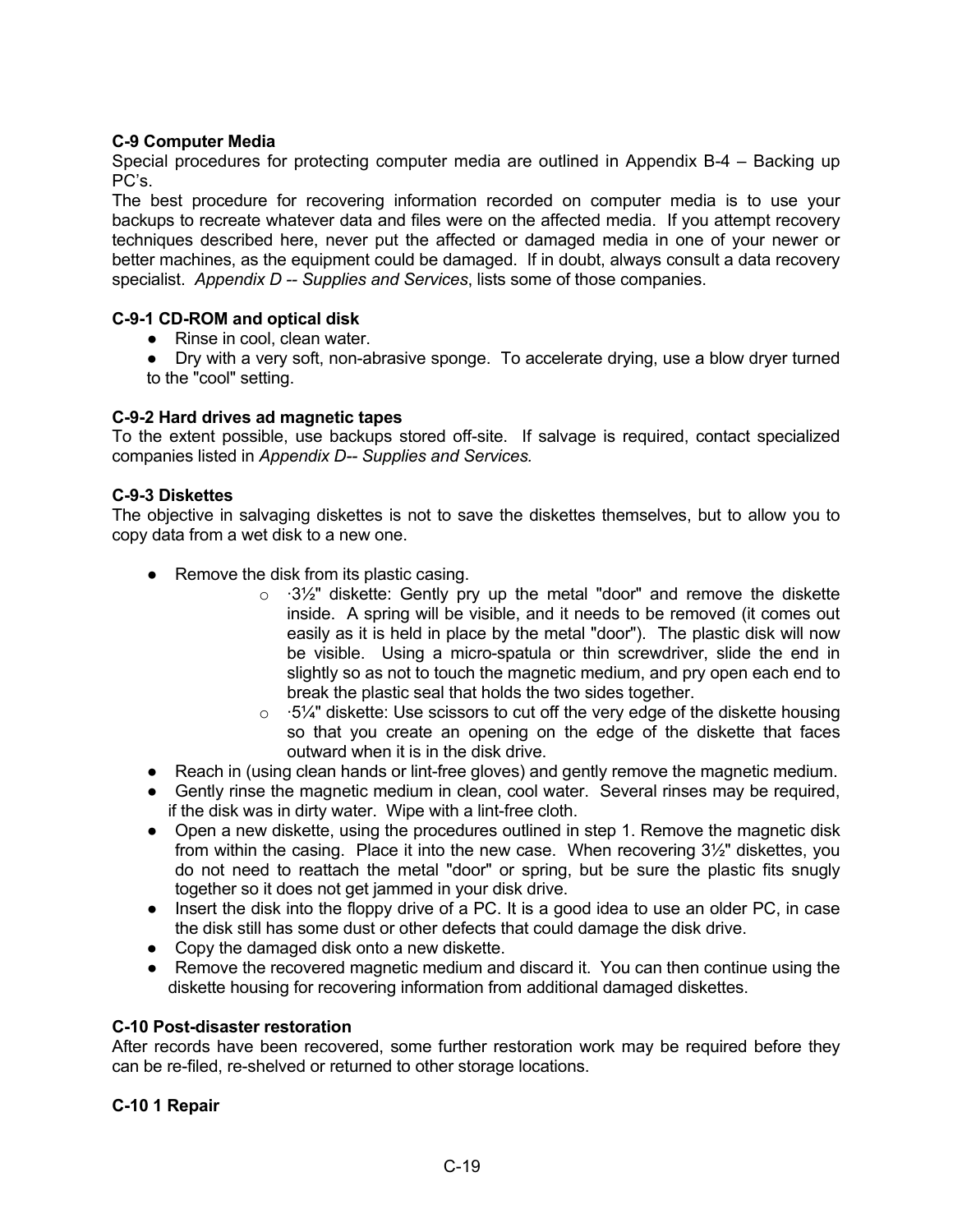Some records may need and deserve repair. Papers can be torn or have jagged edges resulting from charring. The first rule of repair is: Do not use adhesive tape to repair valuable records. Many tapes contain chemicals harmful paper. They are also difficult and expensive to remove. All repairs of permanent, historical and intrinsically valuable records should be repaired using only reversible and non-damaging treatments archival treatments. Professional paper conservators should be employed for this purpose, or at least consulted, unless a member of the staff or volunteer is technically trained for this work.

#### **C-10-2 Storage:**

Records that have been water-damaged or mold-infested should be kept apart from other records for at least six months in a well-ventilated area having good climate control (65 degrees Fahrenheit and 35-45 percent relative humidity). The following locations may be used for this purpose:



#### **C-10-3 Assessment:** \_\_\_\_\_\_\_\_\_\_\_\_\_\_\_\_\_\_\_\_\_\_\_\_\_\_\_\_\_\_\_\_\_\_\_\_\_\_\_\_\_\_ (specify the

responsible position/person) will evaluate the records and decide on the next steps:

Outline procedures for each below.

 Note: These are primarily records management decisions and actions and therefore not delineated in this manual.

- **Disposal:** (Specify who has legal authority to order the destruction of records, what record-keeping must be done, and where or how records will be discarded. Agency records coordinators should be contacted. The Archives and Records Management Division may also be contacted for guidance. Remember that there are Washington state statutes and codes that establish requirements for retention, maintenance, and security of government records.)
- **Reprocessing and Duplication:** (Specify procedures and responsible staff.)
- **Replacement:** (Specify procedures and responsible staff.)
- **Repair:** (Specify procedures and responsible staff.
- **Re-housing:** ([Specify procedures and responsible staff.)
- **Re-labeling and Shelf Preparation:** (Specify procedures and responsible staff.)
- **Re-filing and/or Re-shelving:** (Specify procedures and responsible staff.)

## **C-11 Post Disaster Briefing and Evaluation**

After the records recovery operations are complete, evaluate the operation of the Records Disaster Plan. Talk with those involved.

- o Were they sufficiently prepared?
- o Did the Plan work?